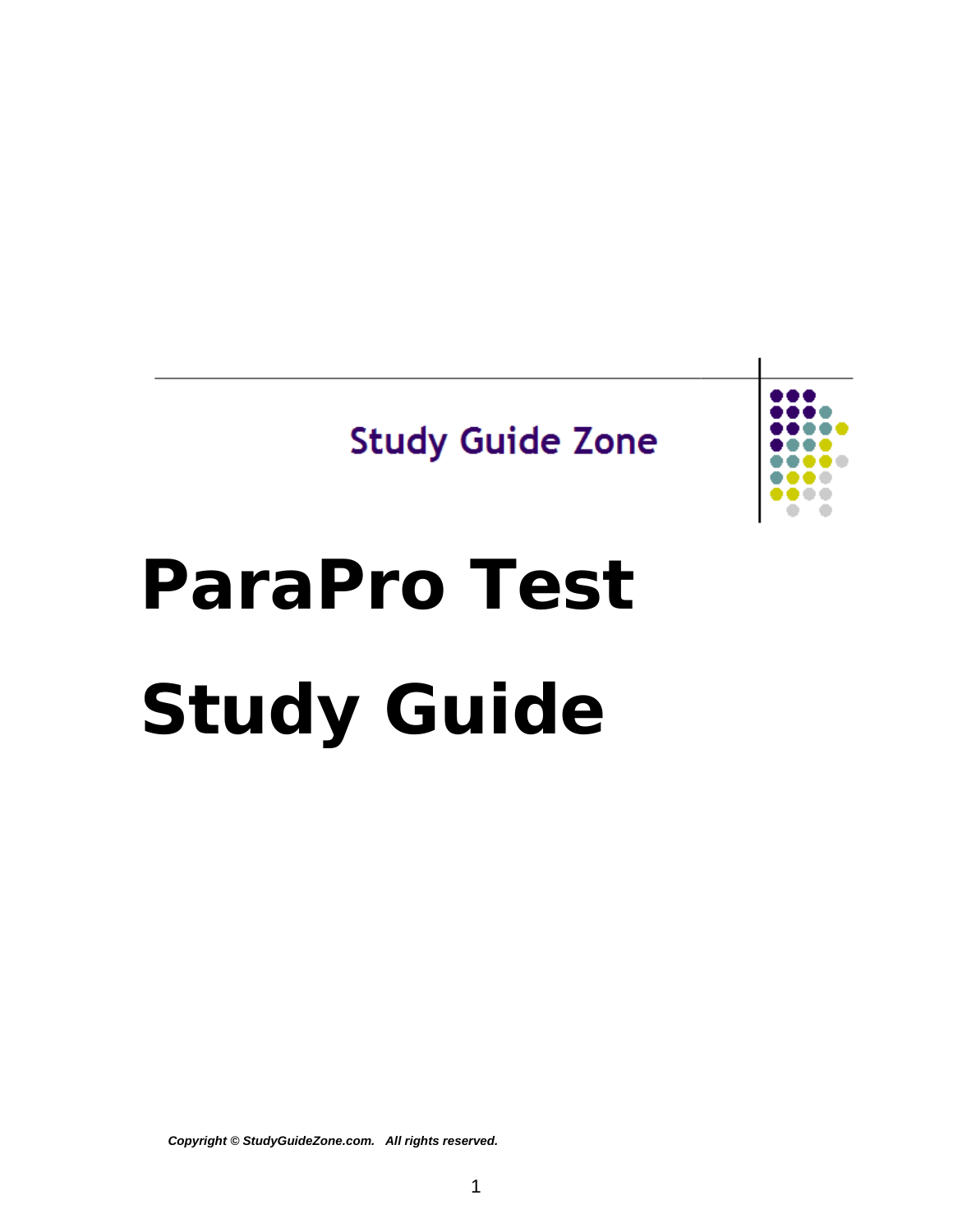# Table of Contents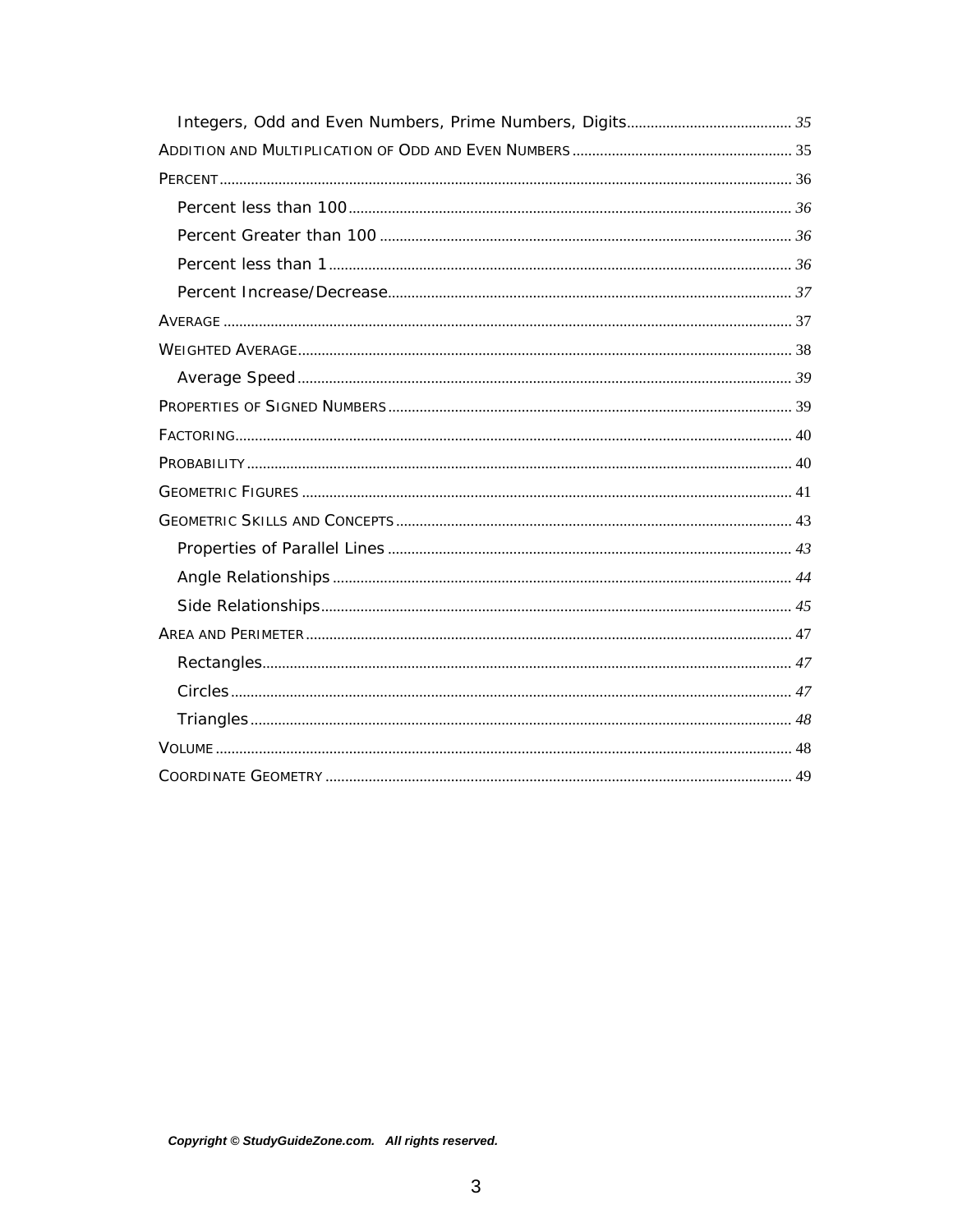# *ParaPro Test Resources*

#### <span id="page-3-0"></span>**[Free ParaPro Practice Tests](http://www.testprepreview.com/parapro_practice.htm)**

[http://www.testprepreview.com/parapro\\_practice.htm](http://www.testprepreview.com/parapro_practice.htm)

#### **[Financial Aid Facts](http://www.finaidfacts.org/)**

[http://www.finaidfacts.org](http://www.finaidfacts.org/)

#### **[Scholarship Help](http://www.scholarshiphelp.org/)**

[http://www.scholarshiphelp.org](http://www.scholarshiphelp.org/)

#### **[Study Tips and Information](http://www.studyguidezone.com/resource_tips.htm)**

[http://www.studyguidezone.com/resource\\_tips.htm](http://www.studyguidezone.com/resource_tips.htm)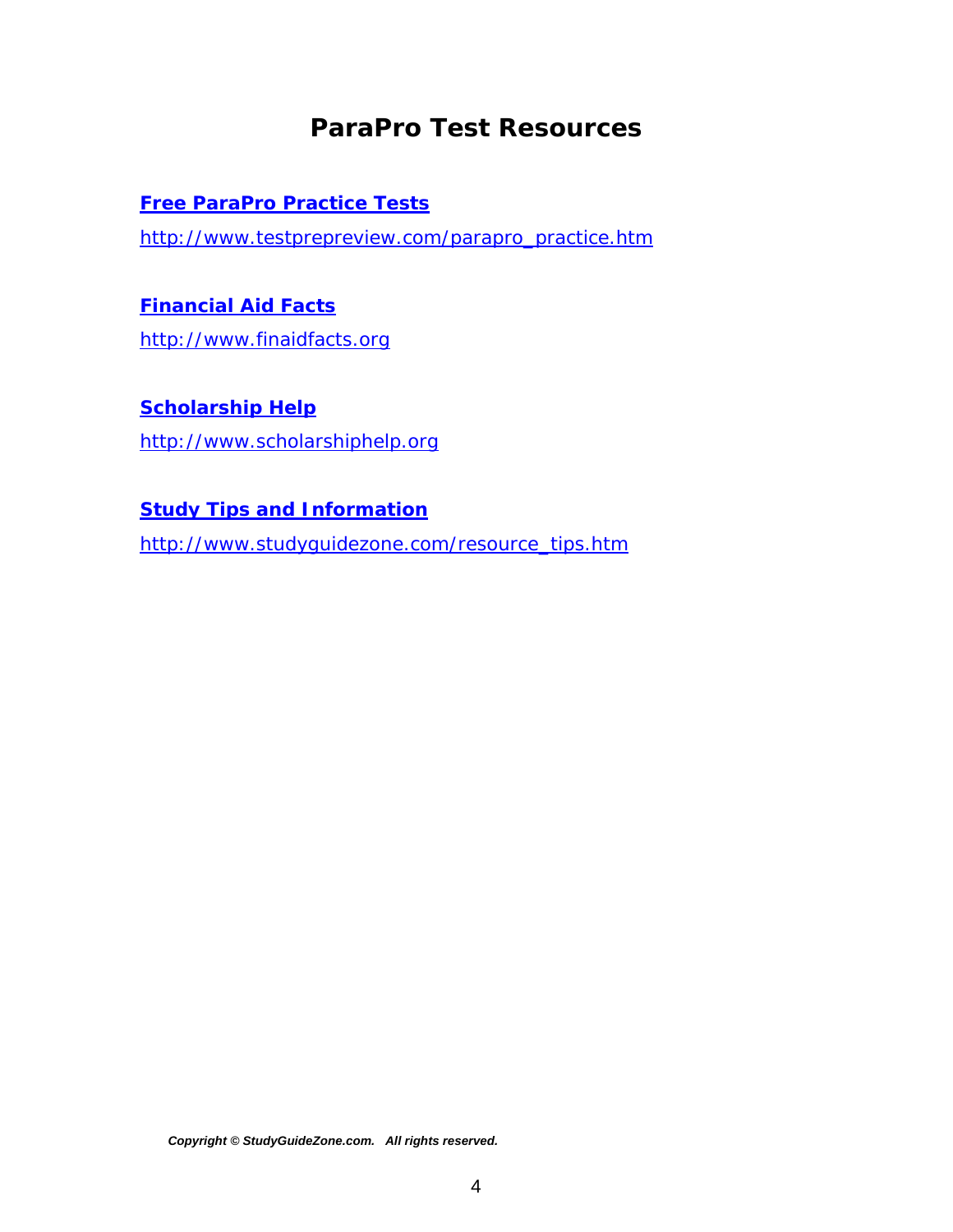# *Reading*

<span id="page-4-0"></span>The Reading test measures a test taker's ability to understand, analyze and evaluate written passages. The passages will contain material that will be from a variety of sources and on a number of different topics.

Each of the passages and statements in the Reading test will be followed by a series of questions covering the content of the passage or statement, in which you will have to answer questions, which will demonstrate how well you understand the passages and are able to draw conclusions about the material.

# **Strategy 1: Flying Over the Passage**

A topic that is hotly debated among test taking circles is whether or not you should read the reading passages before you read the question. One theory is that you can save time if you read the questions first and then go back and read over the passage. Another theory is that you should read the passage first and then go into the questions. Both theories have their own individual merit and due to the differences in ability and preferences among test takers, one method may work better than another for you.

Our recommended theory is the flyover. You want to spend some time on the passage, at a bare minimum so that you have a general idea about what the questions are going to ask and get your mind into the proper mindset for the series of questions. However, you don't want to waste too much time on reading the passage, because much of the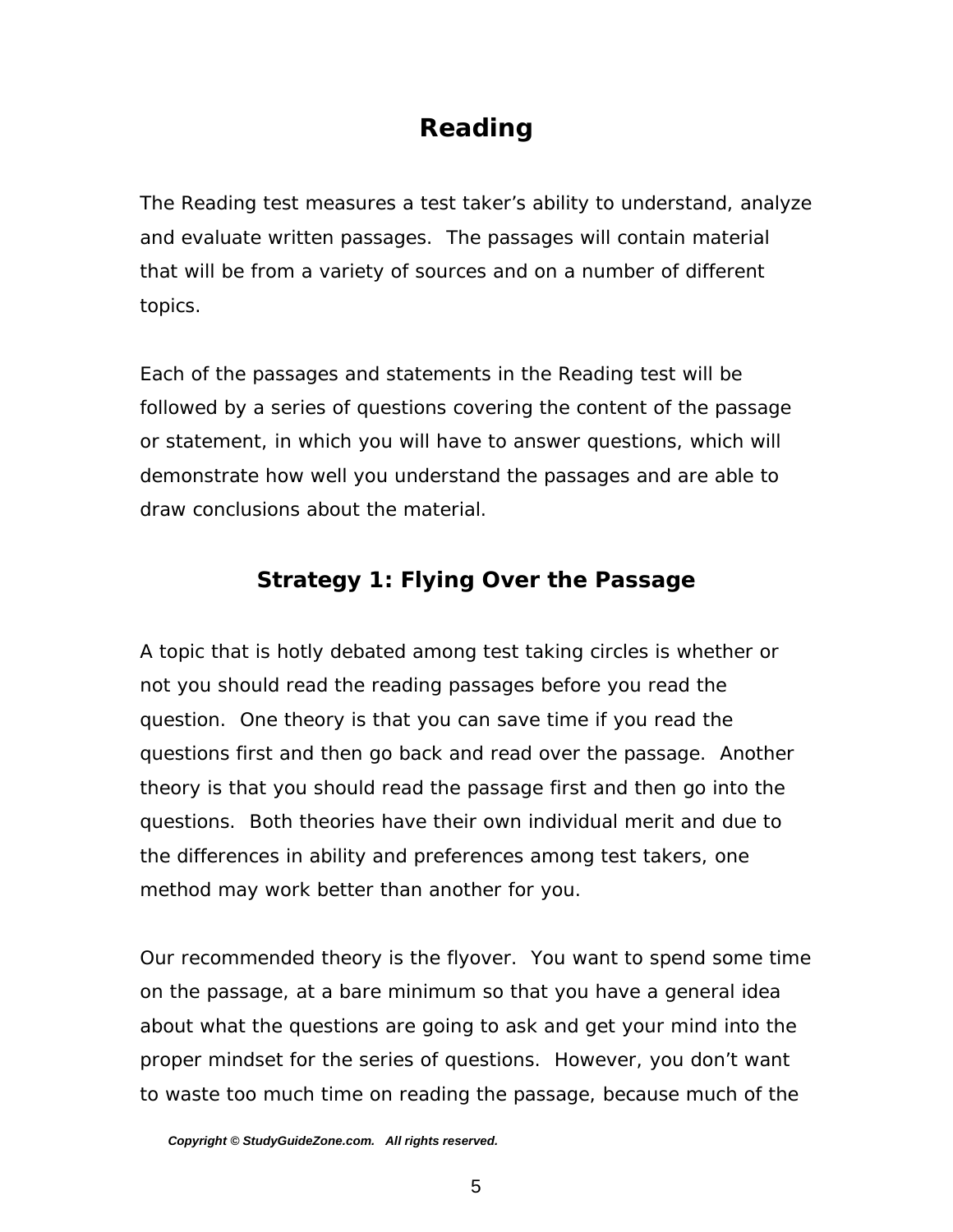<span id="page-5-0"></span>detail will be forgotten by the time you get to the questions anyway. Therefore, you should fly over the passage. You should read it very quickly for a high-level overview (hence the flyover) understanding of what is contained in the passage.

In part, this is a compromise between the theories that gains most of the benefits of each. You won't waste time on the details and yet will have a general idea of what the passage is about and what to expect.

#### **Strategy 2: Creating a Tentative Summary**

After you've finished your flyover of the passage, take a few seconds and compose a tentative mental summary of what you've just read. Try to sort out the details you picked up on and arrange them into a loose organizational pattern that describes the passage. Remember that your goal in the flyover is not to check it off of a test-taking list of things to do. You want there to be some purpose behind the flyover and having the definite goal of being able to put together a brief mental summary will allow you to maintain some focus and gain benefit from the flyover – as opposed to just skimming it for the sake of skimming it without actually picking up on anything.

As you begin going through the questions and answer choices, if you get good enough at putting together your mental summaries from practice, you should be able to eliminate a number of answer choices that are immediately contrary to your summary. Note, however that if you find yourself without any good answer choices remaining (because you've eliminated them all) you obviously had to have eliminated the right answer choice. Don't hesitate to reopen an answer choice that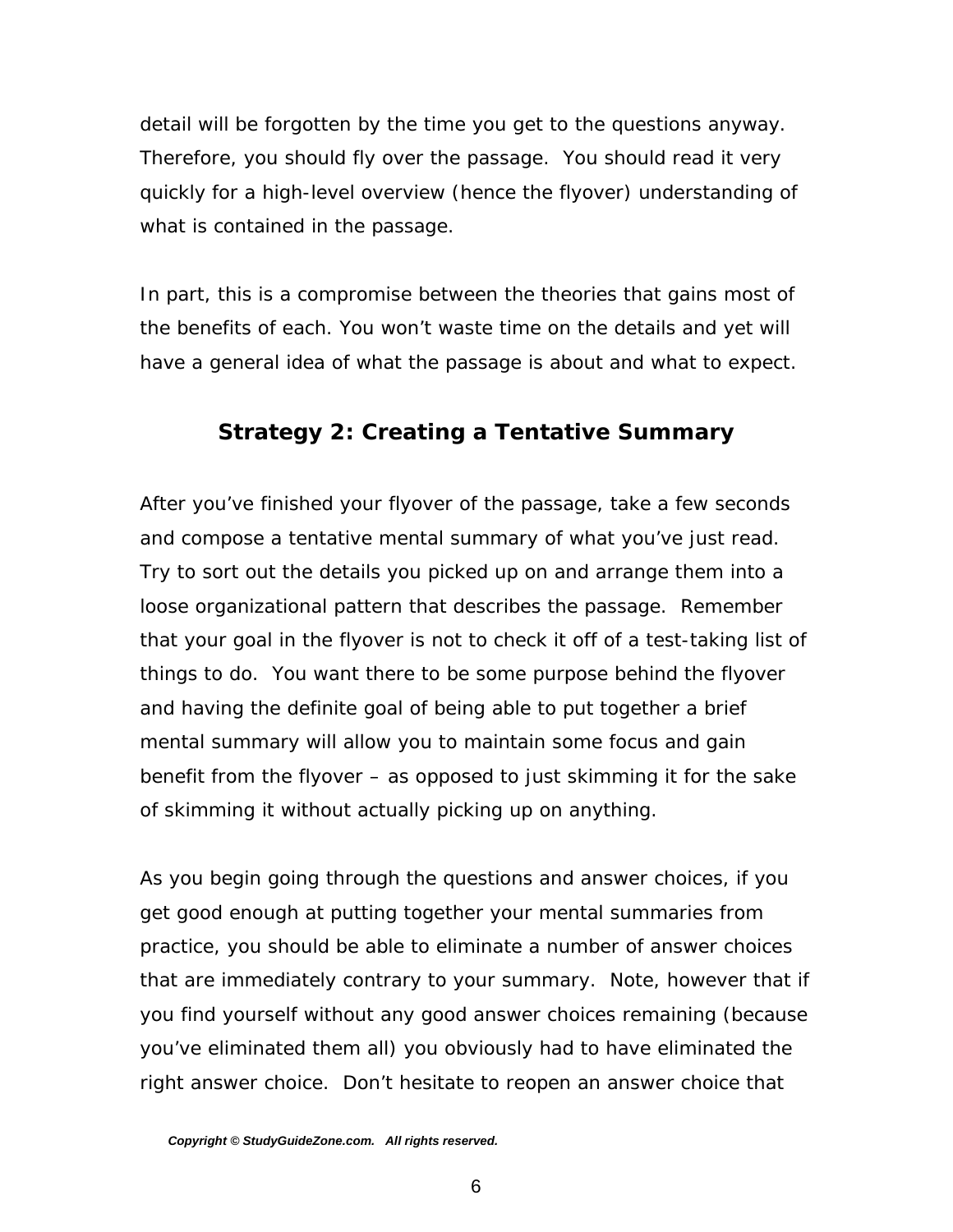<span id="page-6-0"></span>you've already "eliminated" from consideration and reconsider it as a possibility. If you think an answer choice contradicts your initial summary, you're probably right, but are not infallible.

# **Strategy 3: Openings and Endings**

A main focus of this flyover will be the opening and ending sentences in each paragraph. These are likely to contain the main ideas of the paragraphs and should be mentally tagged for future reference. Try to remember a vague idea of what the different paragraphs are about, because this will save you time when answering questions later.

For the most part, make sure you never try to just answer the questions from this first flyover. Always try to go back and confirm the answer, as your memory will play tricks on you and the writers of the test questions may deliberately have planted a trap for you – remember that they don't exactly have your best interests at heart.

# **Strategy 4: Using Kitchen Logic**

When a question asks the test taker to identify a main idea, you should first focus on the opening and ending sentences of the passage and each individual paragraph. If you can't find the main idea from these key sentences, then ask yourself how you would describe the passage to someone who had never read it. Which words and phrases would you use to explain the principle ideas of the passage?

This is called "Kitchen Logic" - when you explain something the way you would if you were talking to your friends and family, while sitting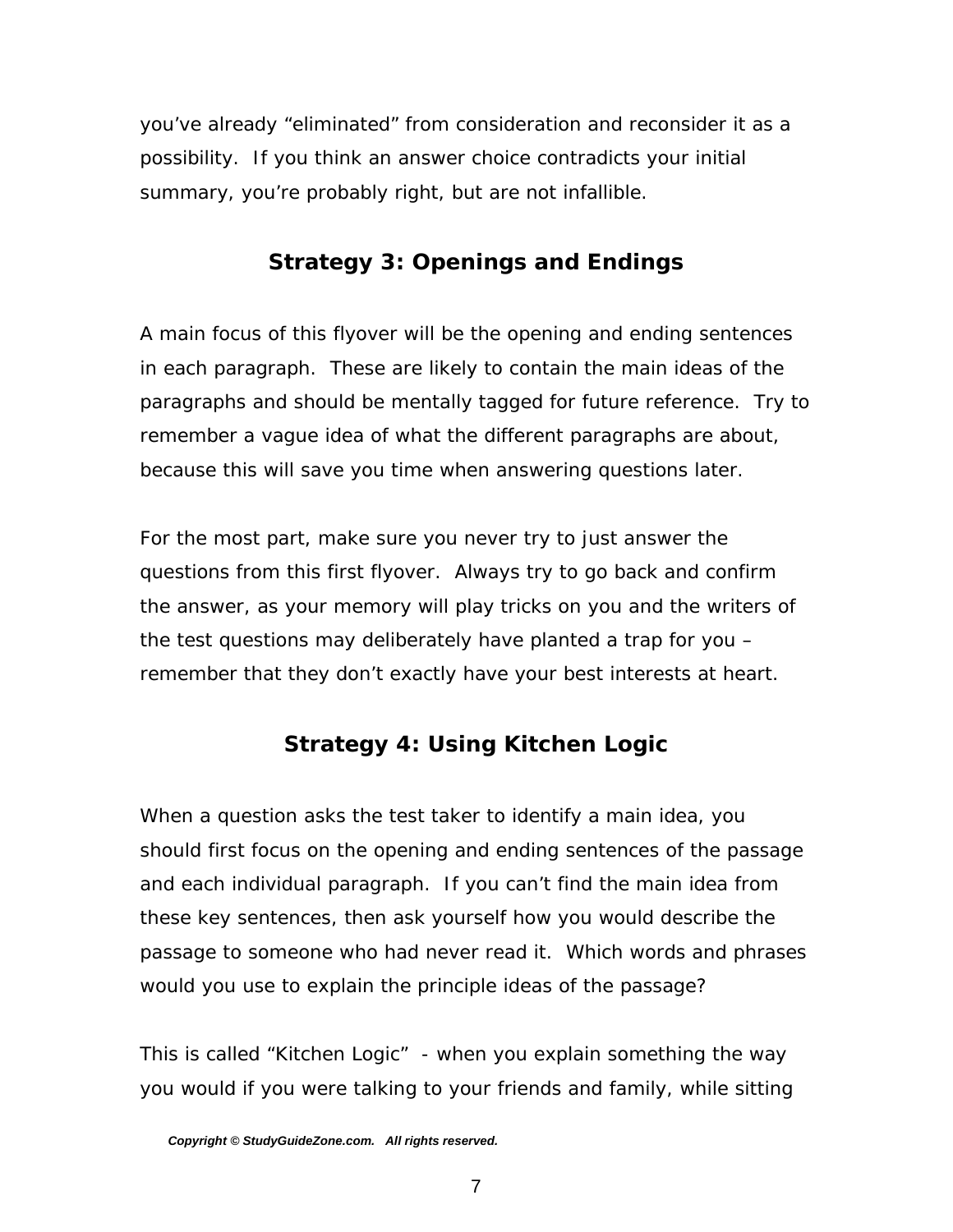<span id="page-7-0"></span>at your kitchen table. So, when faced with identifying the main idea of a difficult passage, make it easier on yourself by backing away from the passage and thinking about it in terms of using easy "kitchen logic".

# **Strategy 5: Getting into the Author's Mind**

A number of questions become much easier when you place yourself into the mind of the author of the passage. Ask yourself a few different questions:

"Why did the author write this passage?" "What was the author trying to say?" What angle is the author taking?" "What is the single most important point the author is trying to make?"

Put yourself in the shoes of the author and imagine that you wrote the passage and try to identify what you were trying to describe and how you were trying to describe it. If you take on the opinions and ideas expressed by the author as your own, then it becomes easier to answer questions that would be easy for the author to answer.

# **Strategy 6: Emotional Words**

Each question will be about a different angle of the passage. For questions asking about the author's emotions, find words in the passage that are adjectives describing emotions.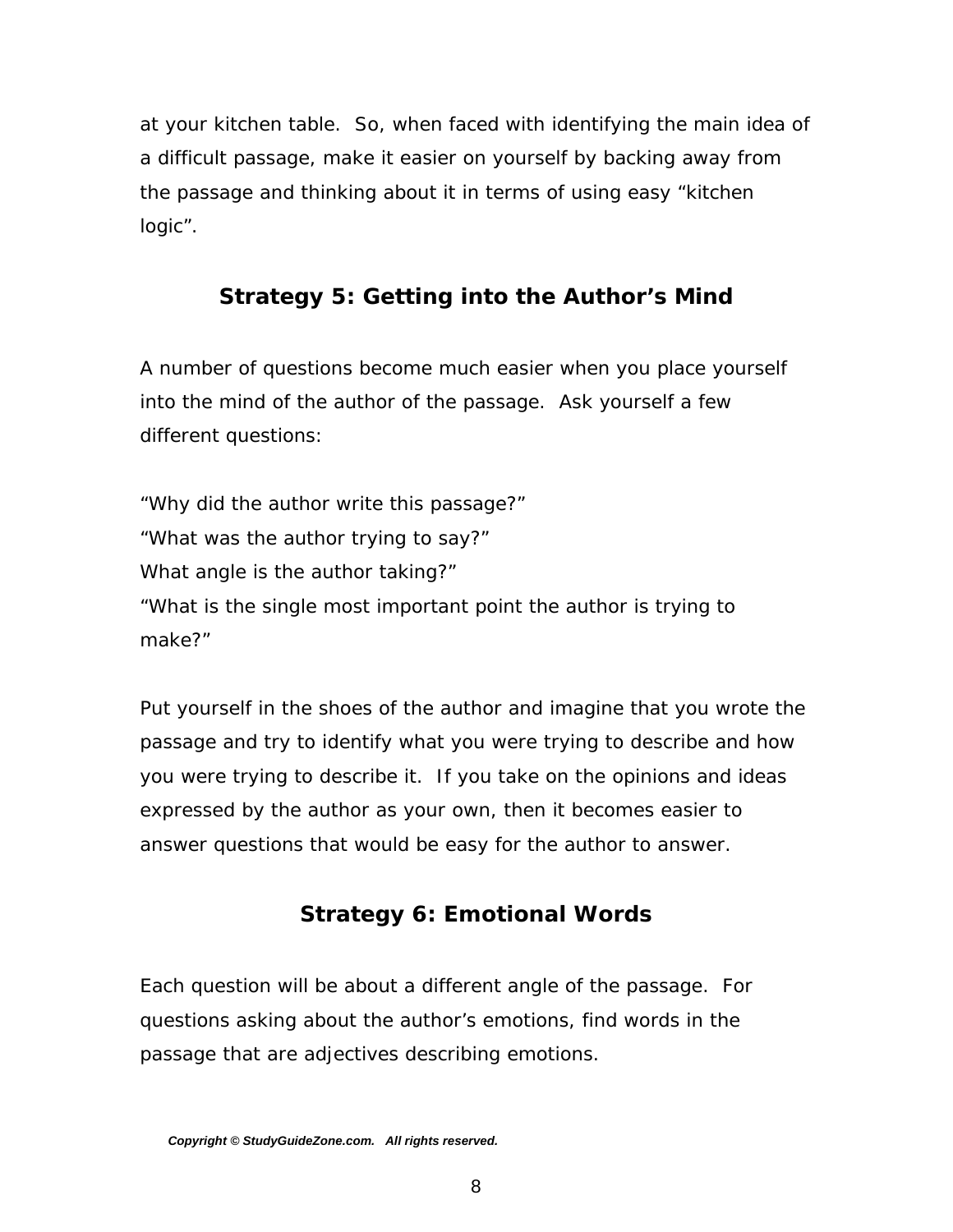<span id="page-8-0"></span>So, if a question asks what sort of attitude an author had towards the passage or subject, then look throughout the passage for attitude words that might convey a positive or negative attitude. Are words such as brilliant, excited, delightful used, or are words such as depressive, gloomy, disappointing used?

A lot of questions could be answered correctly simply by going through and circling all the adjectives in a passage. Without looking at anything else except for the adjectives in a passage, most questions about attitude or emotion could be answered correctly.

Another way of handling these situations is to arrange all of the answer choices in a list going from most negative to most positive.

#### Example:

Question: The author's attitude on this topic is best described as:

- A. indignation
- B. eagerness
- C. impartiality
- D. fear

Now arrange these in order from negative to positive:

( - ) indignation, fear, impartiality, eagerness (+)

This will help sort out the different choices and keep you from overlooking an answer choice and making an easy mistake.

# **Strategy 7: Finding the Key Words**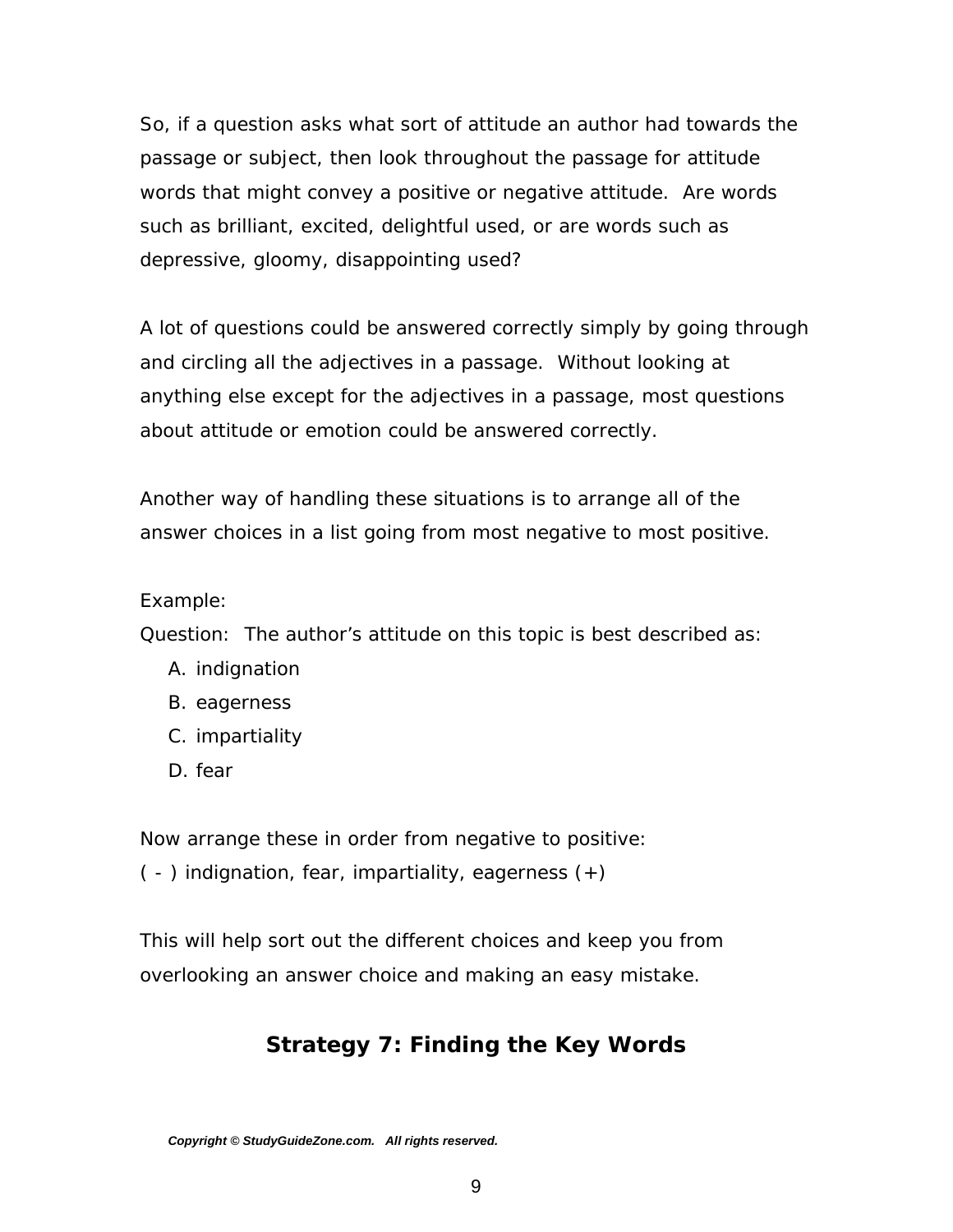The strategy of finding certain "give-away" words does not only apply to adjectives in questions about emotions or attitude. Many questions about specific details will have key words that hold the "key" to finding the right part of the passage to look in for the answer.

Rather than answering based on your memory of the passage, you always want to have support for your answer choice rooted in a specific part of the passage. To gain that support, it follows that you have to identify which part of the passage to look in. While reading back over the entire passage may be the most foolproof method of finding that important part of the passage, it definitely is not the most time economical method of finding that part of the passage.

A better route is to find key words in the question or answer choices that are likely to stand out in the passage and will enable you to quickly narrow your search down. These key words will be nouns or verbs in the question or answer choices. Once you've identified possible key words, then you should scan through the passage quickly looking for either those key words to be repeated in the passage, or their synonyms to appear in the passage. Once you find a particular part of the passage that either has the exact key word repeated or a synonym of the key word, you have probably identified the particular part of the passage that will contain the support or justification that you need to correctly answer the question and will allow you to be confident in your answer choice selection.

One warning that should be made here is that often question writers may use the exact same word or wording in their answer choices that are used in the passage, but have done so in such a way as to mislead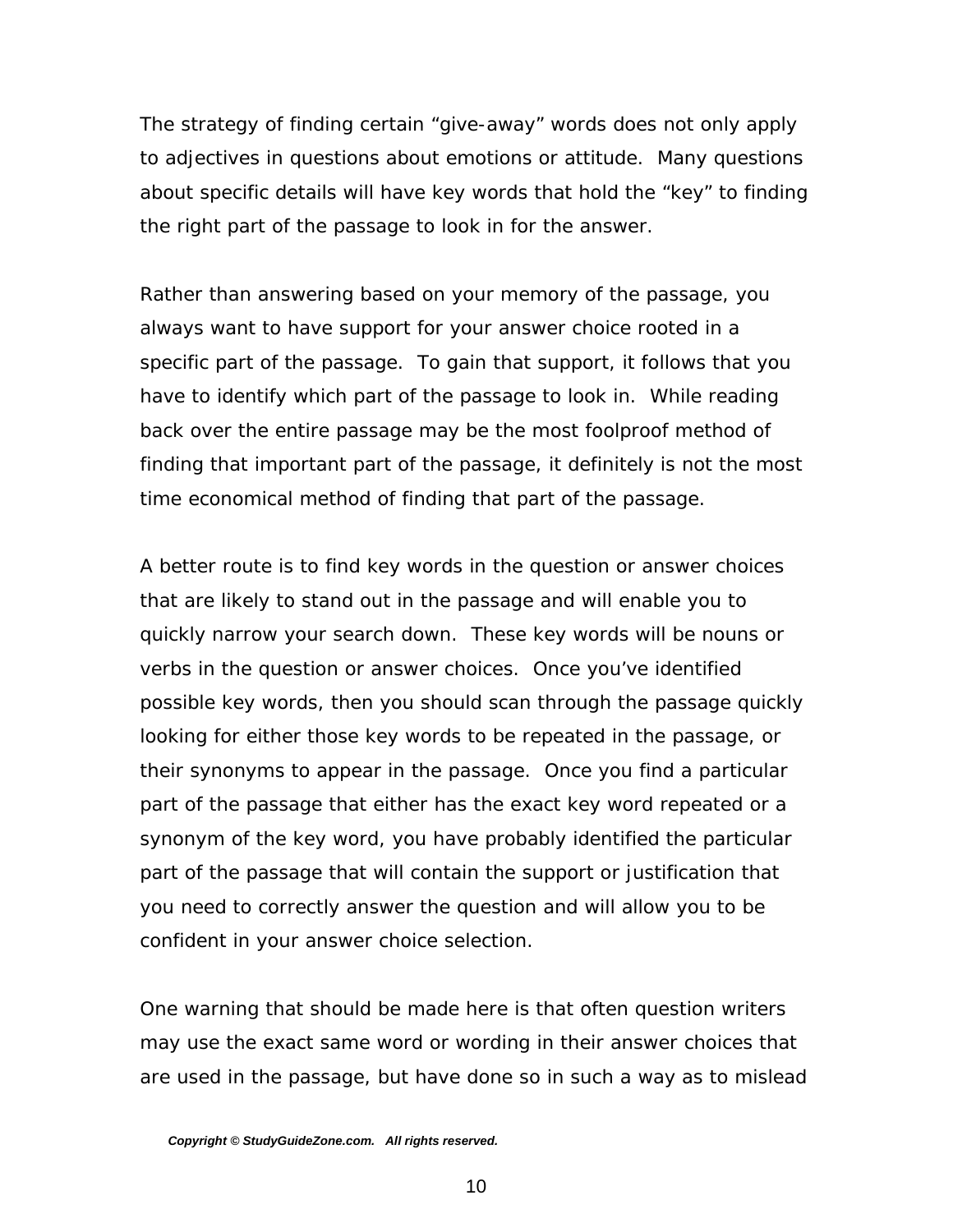<span id="page-10-0"></span>you. So, simply because a particular word or phrase appears in an answer choice and also appears exactly the same in a passage does not make that answer choice correct. Be sure that you reread the answer choice and consider the context that it is in, to ensure that you are not misled by a cheap trick.

In conclusion, always try to connect the question to the right words in the passage that will allow you to save time in finding the right part of the passage to look in for the answer and will give you the key to the correct answer choice.

#### **Strategy 8: Making Proper Inferences**

Questions that ask you to make an inference from the passage will require you to use your own personal judgment. Anything directly stated by the author is not an inference. You will need to understand the main idea of the passage in order to make a proper inference about the author's intent and mindset.

The obvious will not be enough to answer an inference question. You must logically deduce what follows from what the author has stated in the passage. You are looking for what can be inferred by the passage, not what is directly stated in the passage.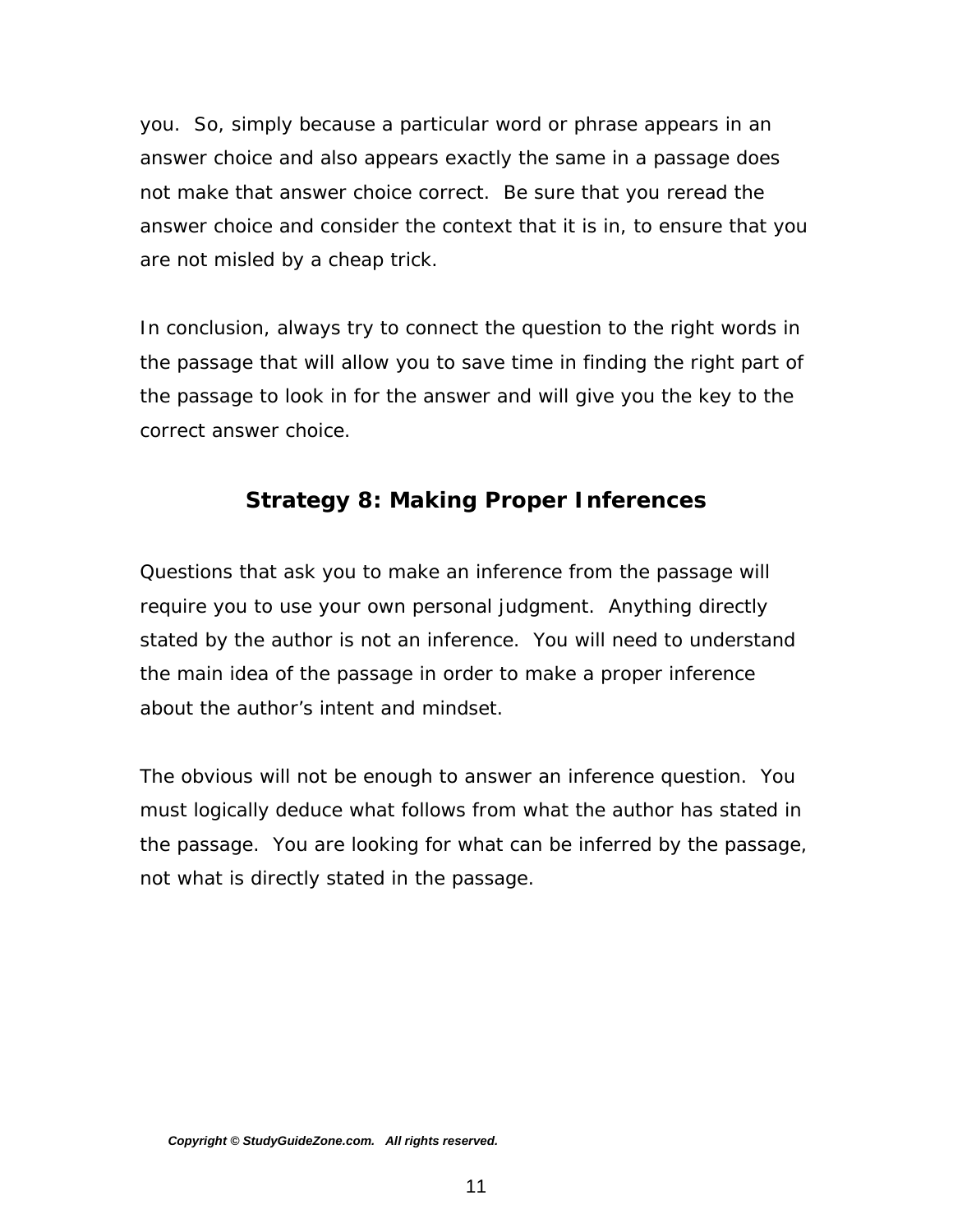# <span id="page-11-0"></span>**Strategy 9: Applying Ideas for Generalizations**

Generalization questions are similar to inference questions in that you have to go beyond what is directly stated in the passage by the author. It helps to put yourself again in the author's shoes. If you were the author and believed in what you had just written, how would you feel about another similar situation? What would either strengthen or weaken your argument. How would you apply the information you have just expressed to a completely different situation?

# **Strategy 10: Using Context Clues**

Context clues are a valuable aide in helping you understand difficult phrases or words in the passage. A number of questions will ask you about the meaning of words as they are used in a given passage.

If you already know the definition of the word, or have some familiarity with it, a common mistake is to go with your first impulse and choose the answer that you immediately recognize. However, the reason the test writers may have chosen that particular vocabulary word is because it is used in an unusual context. Therefore, return to the passage and find where the word is used and make sure that you understand how it is being used in the passage.

Once you've made your choice of a good definition go back again to the passage and reread that particular section, but mentally replace the answer choice you've chosen for the word being asked about.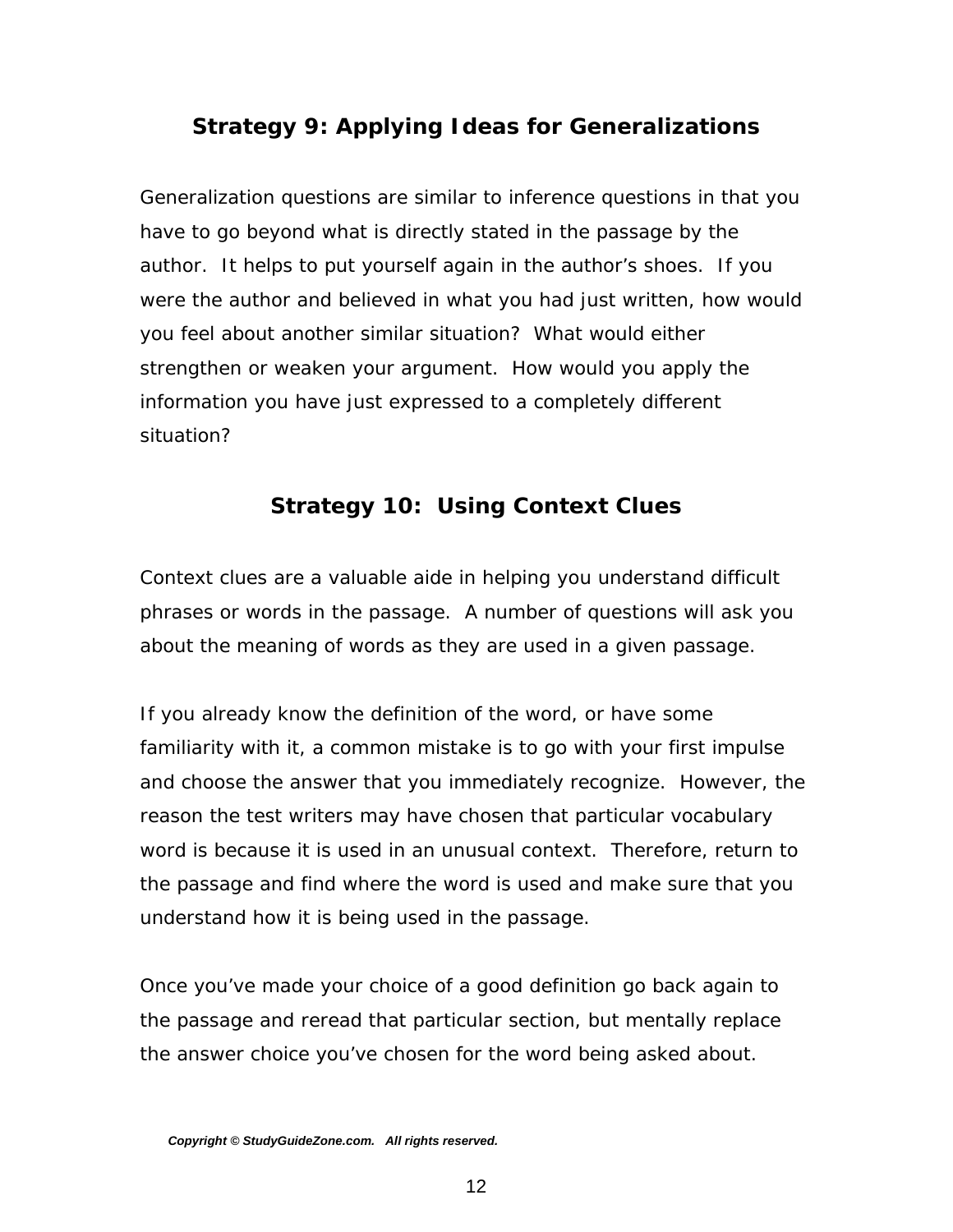<span id="page-12-0"></span>Example:

A passage states: "He was notorious for making decisions on the spur of the moment…"

Question: Which of the following words, if substituted for the word "notorious" would introduce the LEAST change in the meaning of the sentence?

- A. evil
- B. disturbed
- C. famous
- D. despised

If you knew that the most common definition for "notorious" meant being known in an unfavorable sense, then you might be tempted to choose choice A, "evil."

But once you review back over the passage, choice C, "famous" fits in better into the context of the sentence of passage. Read the sentence again and substitute your chosen answer choice for the word it replaces. This gives you:

""He was famous for making decisions on the spur of the moment…," which makes sense and is correct.

# **Strategy 11: Breaking Down Passage Organization**

In trying to understand the author's perspective, you will sometimes be asked about how the passage is organized. Many times, the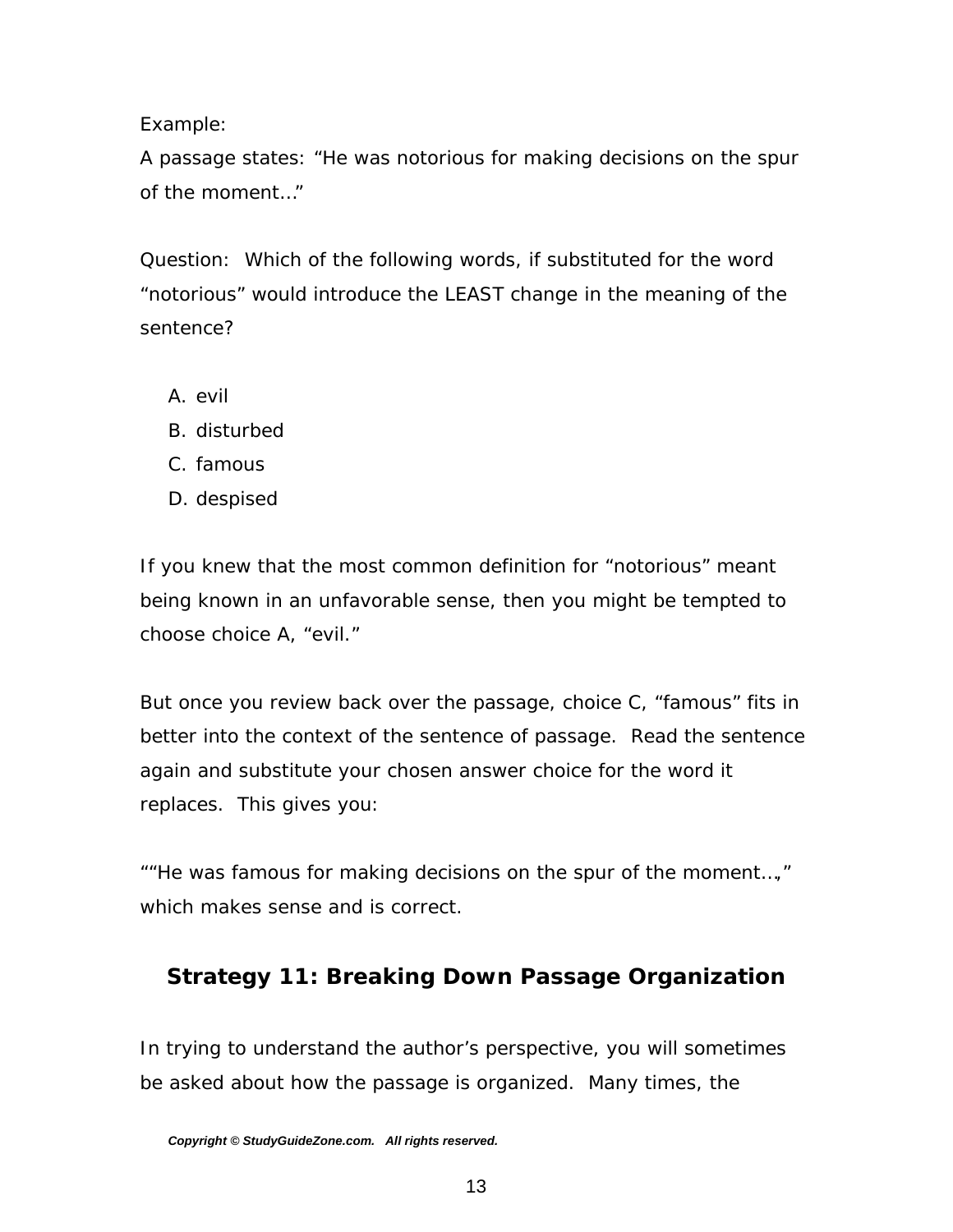simplest way to find the answer is to note how the opening sentence in a passage or paragraph relates to the rest of the passage. How does the author's main idea get developed and broken down into supporting ideas and statements?

As you go through the answer choices for these organization problems, quiz yourself on each answer choice.

#### Example:

Question: Which of the following best describes the organization of the author's discussion of this topic?

- A. He provides an example Ask yourself, is there an example in the question? Don't work exclusively from your memory. Make sure you can go back and actually find the example in the passage.
- B. He makes a comparison Ask yourself, is there a comparison in the question? Again, go back to the passage and actually find the comparison being made and verify that it exists.
- C. He makes an acknowledgement Ask yourself, where is the acknowledgement made and to whom?
- D. He discusses a theory Ask yourself, which theory is being discussed?

After each of these initial questions, remember that it is not enough for them simply to be true, they have to answer the question. Simply because the author provided an example, doesn't make choice A correct. The example provided may have been to support a comparison that he was making and the comparison may be the main method of organization, which in this case would make answer choice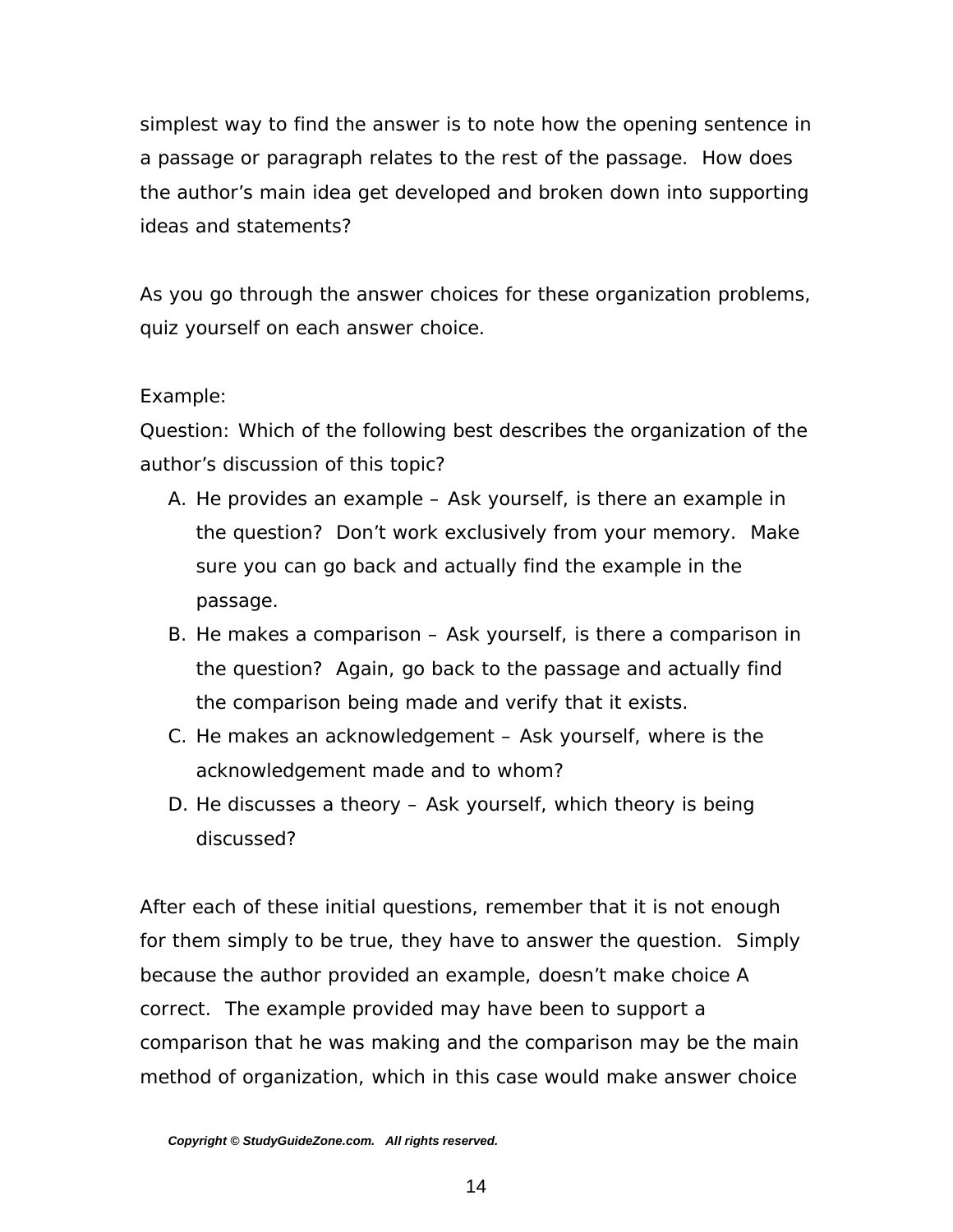<span id="page-14-0"></span>B correct. So always read all the answer choices and only choose the one that is the best, not just the first one you read that is factually correct.

# **Strategy 12: First Word Analysis**

When asked for main ideas that best summarize the passage, an easy strategy is to look at the first words in each answer choice and without looking at the rest of the answer choice, see if you could make a decision based on those first words alone.

Example:

Question: Which of the following best explains the author's primary purpose?

- A. dispute…
- B. describe…
- C. condemn…
- D. convince…

If you know that the passage is fairly neutral about the subject, then even if you know nothing else, you can probably eliminate the stronger verbs used in answer choices A, C, and D, leaving you with "describe" or answer choice B as being correct.

# **Strategy 13: Understanding the Intimidation**

The test writers will generally choose passages that will be completely foreign to most test takers. You can't expect the passages to be on a topic with which you have any familiarity. If you do happen to come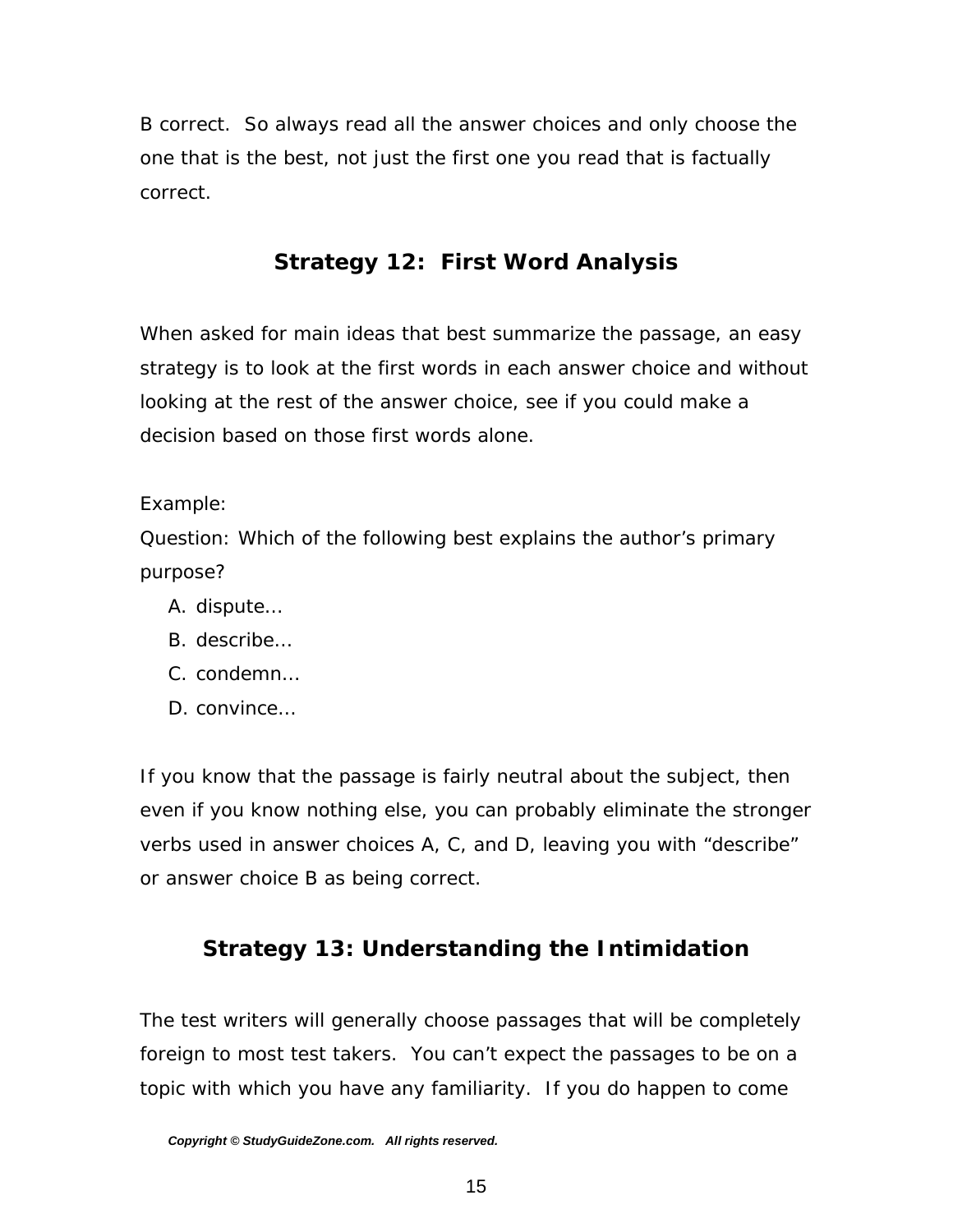<span id="page-15-0"></span>across a passage that you are familiar with, consider yourself lucky, but don't plan on that happening.

The passages will also frequently be drawn from longer passages in books, articles, journals, etc. Therefore, the passage that you will face on the test may almost seem out of context and as though it begins in the middle of a thought process. You won't have a nice title overhead explaining the general topic being covered but will immediately be thrown into the middle of a strange format that you don't recognize.

Also, while the topics chosen may have originally been interesting reading in their original state, after a particular section is pulled and used for the test passage, it will likely be dry and boring.

Getting hit by strange reading topics that you don't recognize, of which you may only have a small part of the original selection, and that are dry and boring can be a bit intimidating if you're not adequately prepared. Just remember that the passages themselves will contain all the information necessary to answer the questions and you don't need any prior knowledge of the topic in order to succeed and do well on the test.

# **Strategy 14: Finding your Optimal Pace**

Everyone reads at a different rate. It will take practice to determine what is the optimal rate at which you can read fast and yet absorb and comprehend the information. This is true for both the flyover that you should initially conduct and then the subsequent reading you will have to do as you go through and begin answering the questions. However,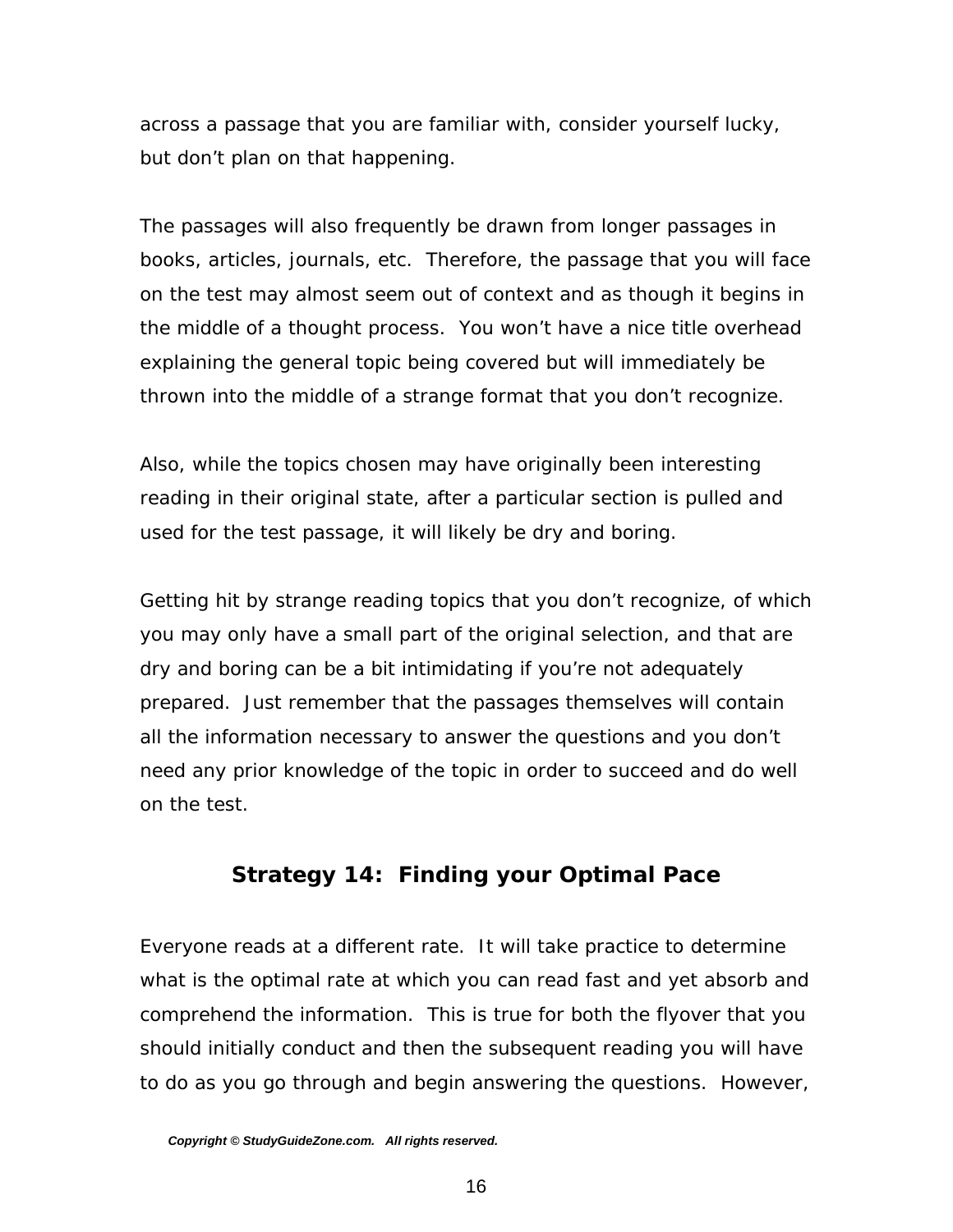on the flyover, you are looking for only a surface level knowledge and are not trying to comprehend the minutia of details that will be contained in the passages.

You can practice with any form of reading material. Read an article at your normal pace and then after you're finished, ask yourself some questions about what you just read and see how well you can comprehend. Experiment with reading articles faster and slower and always gauge how well you comprehended what you read at the end. Train your brain to remember the details and absorb the facts.

With practice, you will find the pace that you should maintain on the test while going back through passages. It should be a comfortable rate. This is not a speed reading exercise. If you have a good pace, and don't spend too much time on any question, you should have a sufficient amount of time to read the different sections of the passages at a comfortable rate. The two extremes you want to avoid are the dumbfounded mode, in which you are lip reading every word individually and mouthing each word as though in a stupor, and the overwhelmed mode, where you are panicked and are buzzing back and forth through the passage in a frenzy and not comprehending anything.

You must find your own pace that is relaxed and focused, allowing you to have time for every question and give you optimal comprehension. Note that you are looking for optimal comprehension, not maximum comprehension. If you spent hours on each word and memorized the passage, you would have maximum comprehension. That isn't the goal though, you want to optimize how much you comprehend with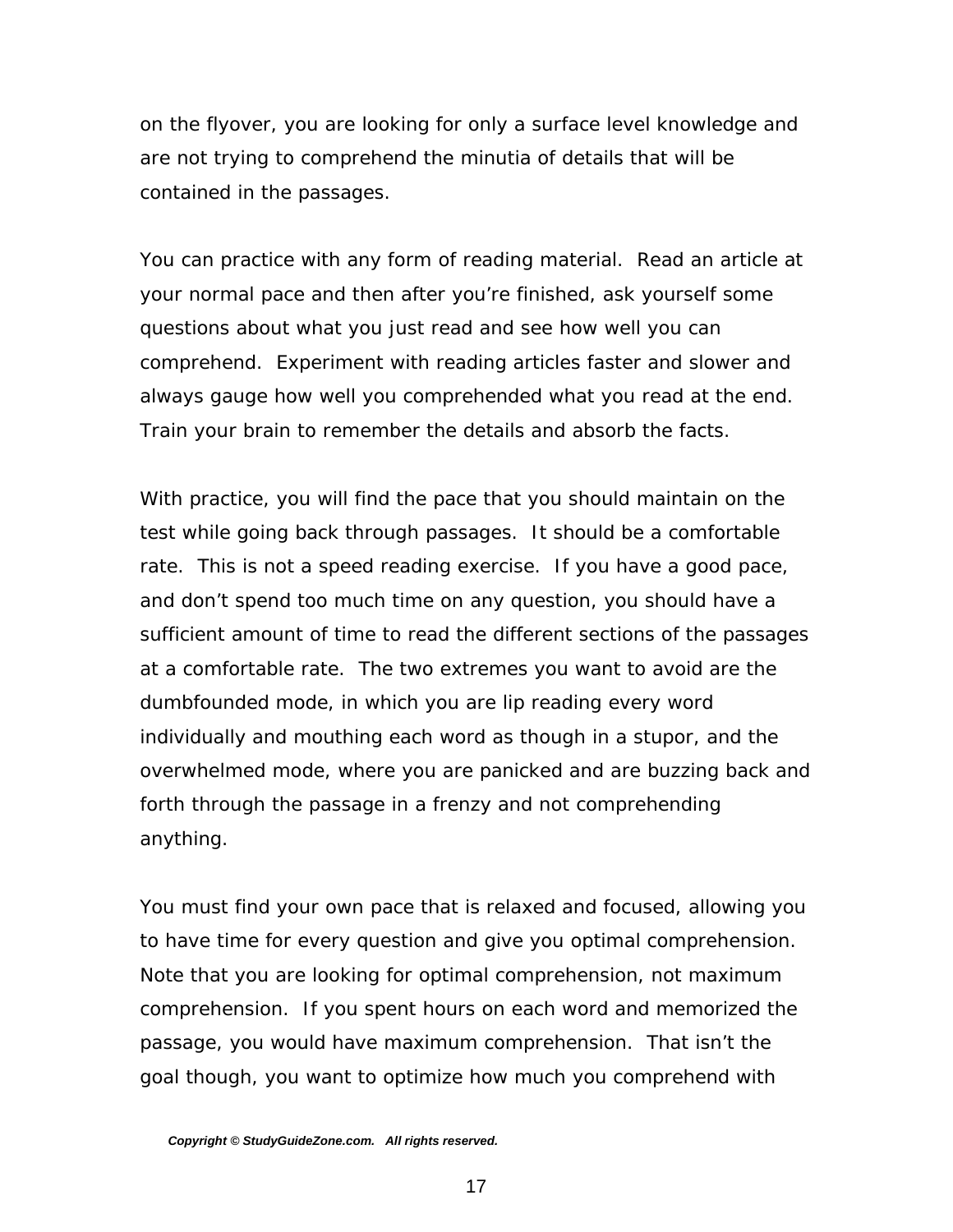<span id="page-17-0"></span>how much time you spend reading. Practice will allow you to determine that optimal rate.

#### **Strategy 15: Don't be a Perfectionist**

If you're a perfectionist, this may be one of the hardest strategies, and yet one of the most important. The test you are taking is timed, and you cannot afford to spend too much time on any one question.

If you are working on a problem and you've got your answer split between two possible answer choices, and you're going back through the passage and reading it over and over again in order to decide between the two, you can be in one of the most frustrating situations possible. You feel that if you just spent one more minute on the problem, that you would be able to figure the right answer out and decide between the two. Watch out! You can easily get so absorbed in that problem that you loose track of time, get off track and end up spending the rest of the test playing catch up because of all the wasted time, which may leave you rattled and cause you to miss even more questions that you would have otherwise.

Therefore, unless you will only be satisfied with a perfect score and your abilities are in the top .1% strata of test takers, you should not go into the test with the mindset that you've got to get every question right. It is far better to accept that you will have to guess on some questions and possibly get them wrong and still have time for every question, than to work on every problem until you're absolutely confident in your answer and then run out of time on the last few problems.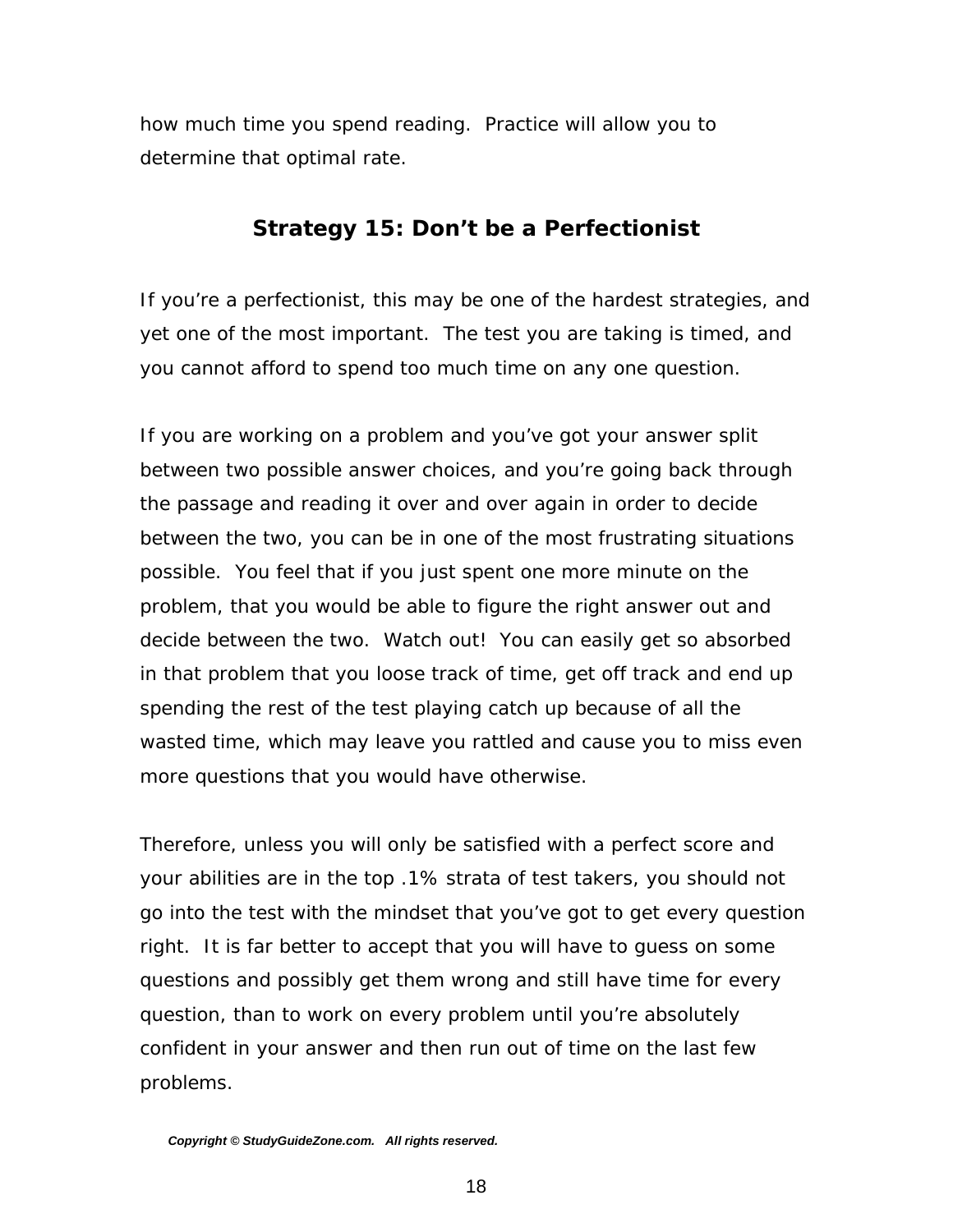### <span id="page-18-0"></span>**Strategy 16: Factually Correct, but Actually Wrong**

A favorite ploy of question writers is to write answer choices that are factually correct on their own, but fail to answer the question, and so are actually wrong.

When you are going through the answer choices and one jumps out for being factually correct, watch out. Before you mark it as your answer choice, first make sure that you go back to the question and confirm that the answer choice answers the question being asked.

# **Strategy 17: Different Viewpoints**

Some passages will express the author's viewpoint on a topic, along with the viewpoint of other experts or other individuals. This can lead to trouble in answering questions though. If asked for the viewpoint of the author, you might go back to the passage, find where a certain viewpoint is expressed, answer the question based on what you read and move on.

For most passages, that would be fine, but when other viewpoints besides the author's are expressed, you have to discern who is expressing their opinion in the passage. Make sure that if multiple individuals are giving their viewpoint on a topic, that you sort them out for any questions and associate the right viewpoint with the right individual.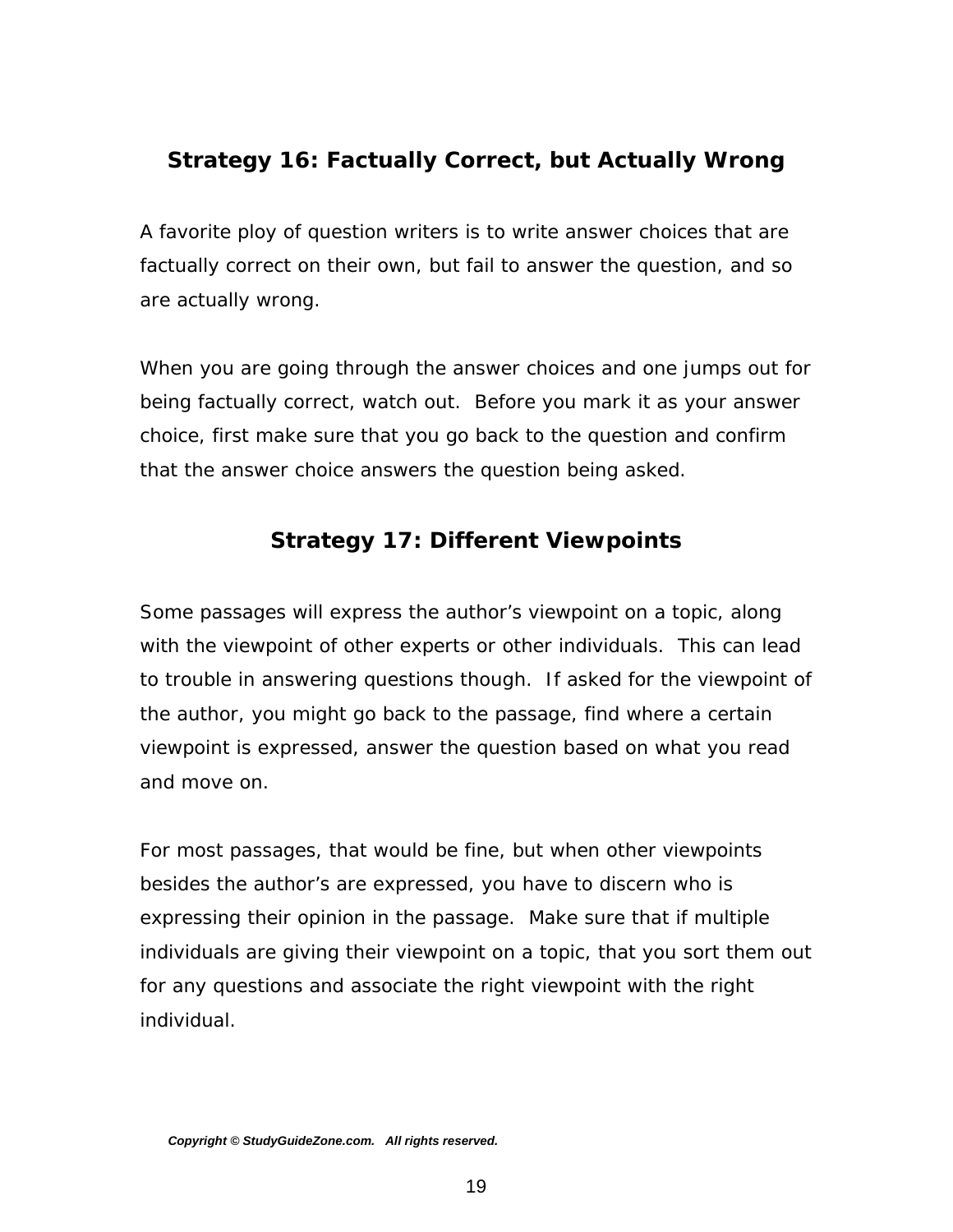#### **Strategy 18: Extraneous Information**

<span id="page-19-0"></span>Some answer choices will seem to fit in and answer the question being asked. They might even be factually correct. Everything seems to check out, so what could possibly be wrong?

Does the answer choice actually match the passage, or is it based on extraneous information not even contained in the passage. Just because an answer choice seems right, don't assume that you overlooked information while reading the passage. Always try to go back and find the support for the answer choice in the passage. Your mind can easily play tricks on you and make you think that you read something or that you overlooked a phrase.

Unless you are behind on time, always go back to the passage and make sure that the answer choice "checks out."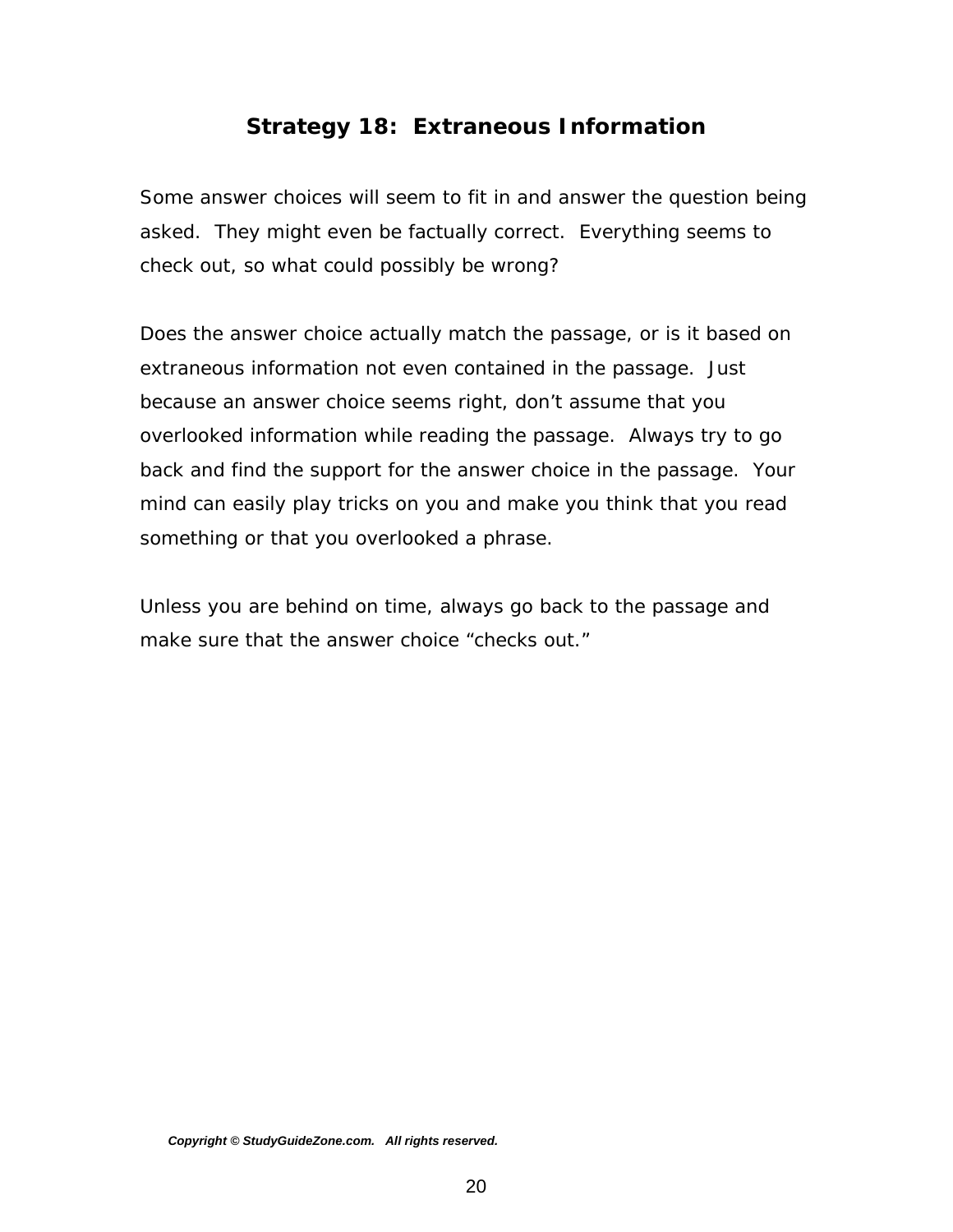# *Writing*

# **Strategy 1: Apostrophes**

<span id="page-20-0"></span>An apostrophe is used to form a possessive or a contraction. Check for the following common apostrophe errors. The bracketed parenthetical demonstrates the correct use.

#### *Possessive Nouns*

- 1. Singular possessive nouns. Use 's to show that a singular noun is possessive [the defendant's motion]. You can apply this rule even when the singular noun already ends in "s" (Charles's costume) though many writers add only the apostrophe [Charles' shoes].
- 2. Plural possessive nouns not ending in "s." Use 's to show that a plural noun not ending in "s" is possessive [the children's toy].
- 3. Plural possessive nouns ending in "s." Add only an apostrophe to make plural nouns possessive [the boys' game].
- 4. Nouns that are not possessive. Do not add an apostrophe to a noun that is not possessive [the teachers (not teacher's or teachers') have claimed; the Joneses (not Jones' or Jones's) did not attend].

#### *Possessive Personal Pronouns vs. Contractions*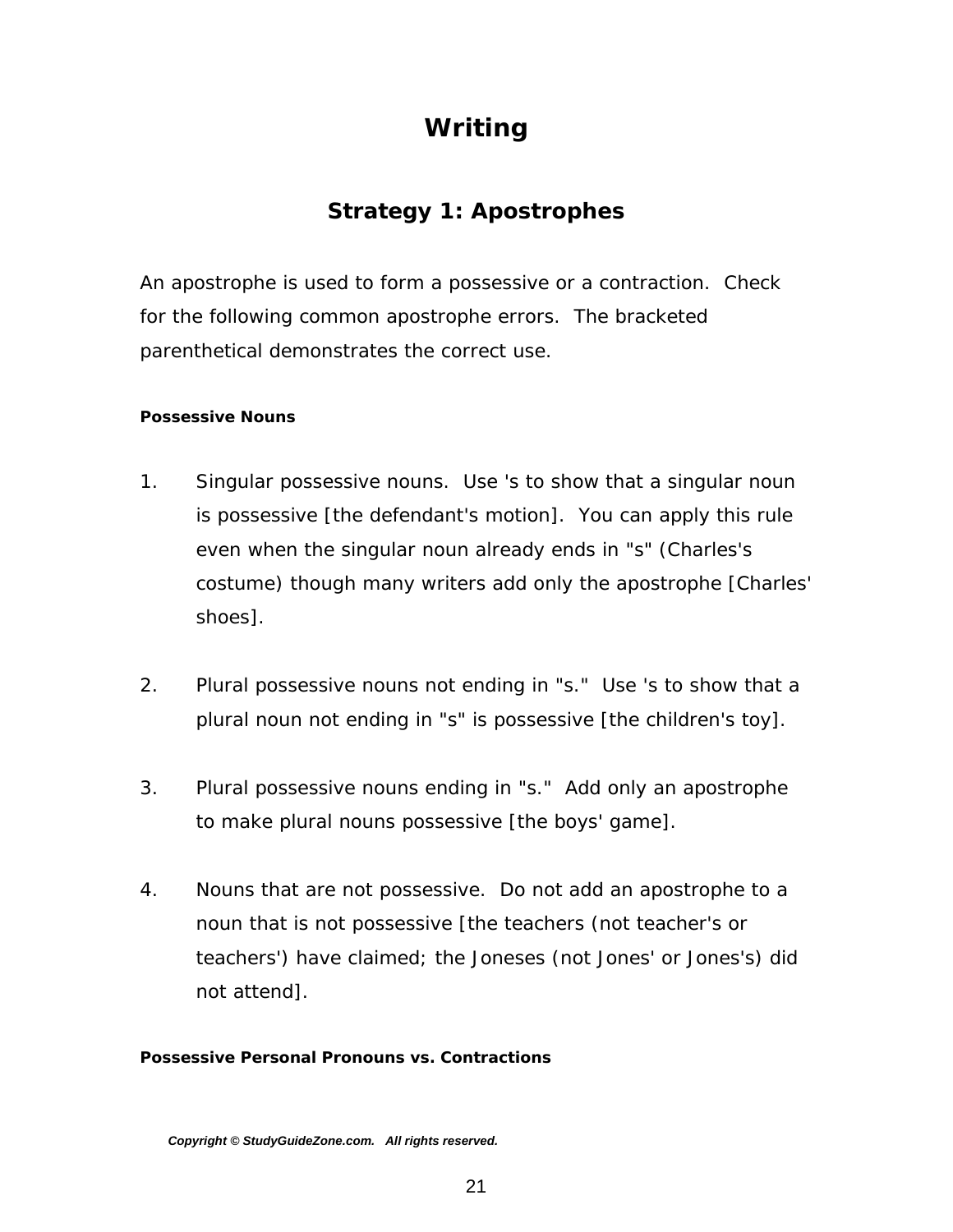<span id="page-21-0"></span>Apostrophe errors with possessive personal pronouns are common because possessive personal pronouns indicate possession and we are used to using apostrophes to indicate possession. Also possessive personal pronouns are easily confused with contractions. Here are the basic rules:

- 5. Possessive personal pronouns. Do not add an apostrophe to a possessive pronoun [the problem is hers (not her's); the corporation must disclose its (not it's) assets.]
- 6. Contractions. Do use an apostrophe in a contraction (it's time to go; you're the one).
- \* Watch especially for errors in using "it's" or "its." Remember that "it's" means "it is" and "its" indicates ownership. Confusing these two words is the most common apostrophe error.

#### **Strategy 2: Comma Errors**

Commas are also major troublemakers. Watch for these situations:

- 1. Use a comma to separate two independent clauses joined with a coordinating conjunction (and, or, but, nor, so, for). [The child agreed, but the parent objected].
- 2. Use a semicolon or a period, not a comma, to separate two independent clauses not joined by a coordinating conjunction [The child agreed; however, the parent objected.]. The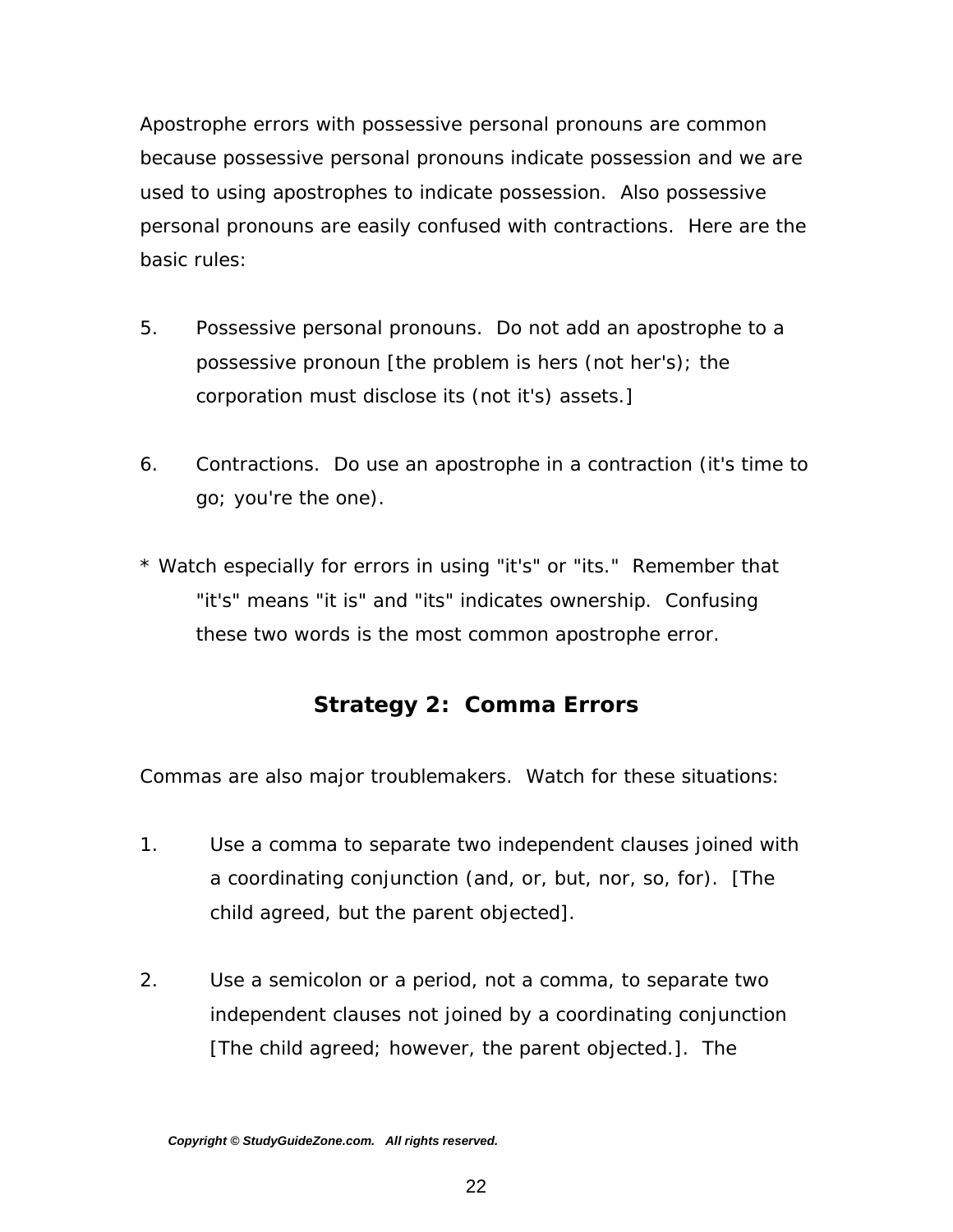following transitional words and phrases are conjunctive adverbs, not conjunctions:

| accordingly  | however   | also              | moreover |
|--------------|-----------|-------------------|----------|
| consequently |           | on the other hand |          |
| otherwise    |           |                   |          |
| for instance | similarly | furthermore       |          |
| therefore    |           |                   |          |
| hence        | thus      |                   |          |

Therefore, do not use a comma to separate two independent clauses on either side of one of these words.

Incorrect: The city must increase its tax base, however, the citizens must be able to accept the additional tax burden.

Correct: The city must increase its tax base; however, the citizens must be able to accept the additional tax burden.

3. Conjunctive adverbs signal the relationship between the point(s) made in the material before their sentence and the material of that sentence. The words and phrases in the list above are examples. When you begin an independent clause with a conjunctive adverb or when you use it in the middle of a sentence, set it off with a comma.

Moreover, the defendant has not yet established a proper foundation for this testimony.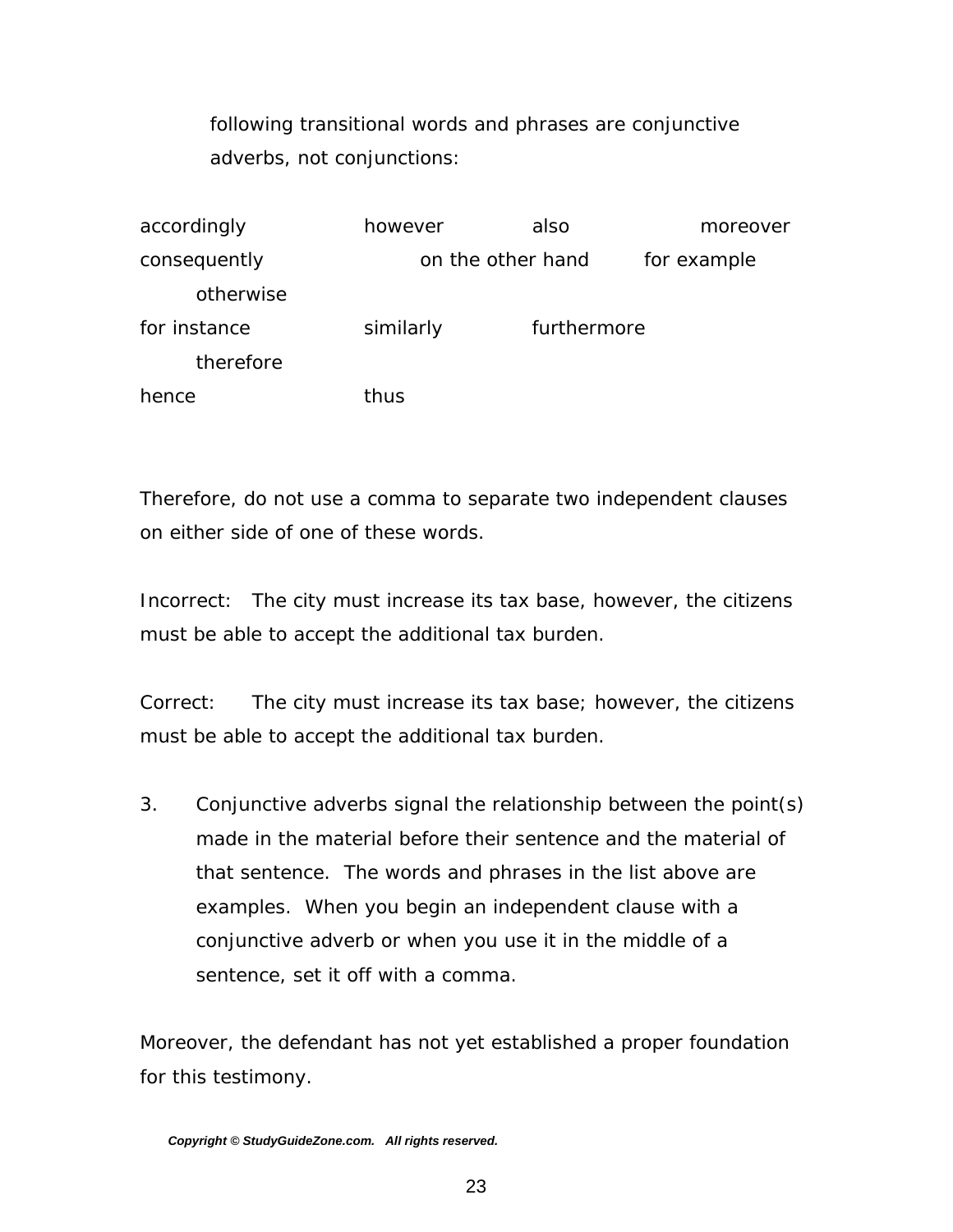<span id="page-23-0"></span>The student, moreover, has not yet turned in an acceptable project to meet his assignment's requirements.

- 4. Use commas to set off the year if you also identify the day [The birth of Norma Kelly on June 2, 1974, brought the . . . .], but omit the commas otherwise [The birth of Norma Kelly in June 1974 brought . . . .].
- 5. Use commas to separate three or more simple items in a list. If the descriptions of the items are long or complex, use semicolons to separate them.
- 6. Use a comma to separate two independent clauses connected by a coordinating conjunction unless the two independent clauses are short and simple:
- Correct: The sunlight helped the flowers to grow, but they require frequent watering in order to stay alive. Correct: Yours is timely and mine is late.

#### **Strategy 3: Problems With References**

A referent is a word or phrase that refers to something else (an antecedent). Problems with referents can cause confusion and, sometimes, unintended humor. Problems with references occur primarily (1) when sentences have more than one possible antecedent (often caused by placing the referent too far from the intended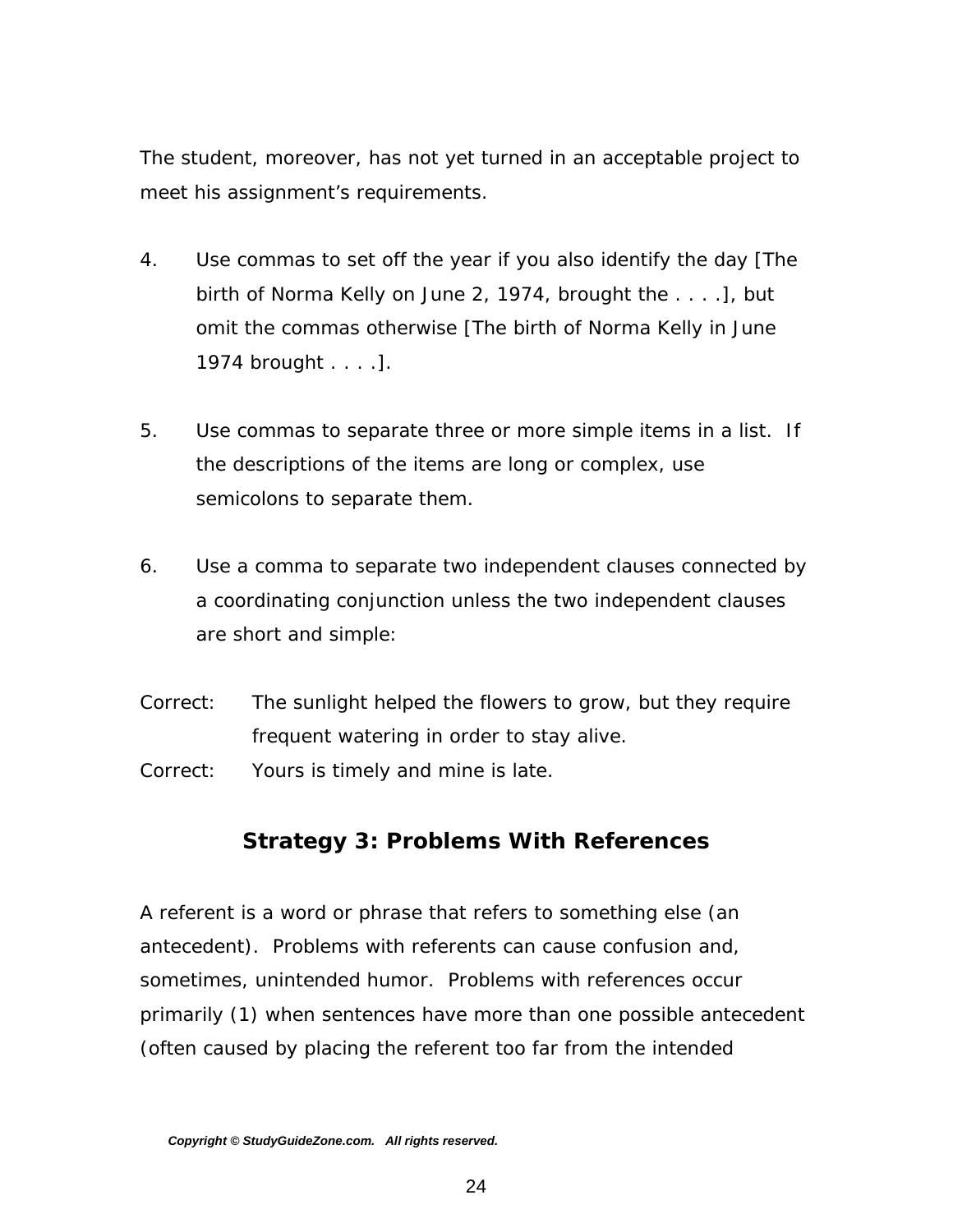antecedent); or (2) when the antecedent is only implied. Here are examples problems with references.

More than one possible antecedent

The doctors told their patients that they had serious problems. [Who had problems?] To prevent children from sucking their thumbs, some parents soak them in tabasco sauce. [Do the parents soak the children or the thumbs?]

The corporate officers had failed to disclose the serious conflicts of interest caused by their ownership of several of T&J's suppliers. The possibility of a bankruptcy was a disaster for them. [Was the possibility a disaster for the officers, the conflicts, or the suppliers?]

Referring to an antecedent that is only implied:

The corporate officers had failed to disclose the serious conflict of interest raised by the possible bankruptcy of T&J's primary supplier. This was a disaster for the officers.

[What was a disaster -- the failure to disclose, the conflict, or the possible bankruptcy?]

Notice that the confusing reference in this last example is caused by using "this" alone. Using the pronoun "this" or "that" without a noun following immediately is usually inadvisable. Here, for instance, the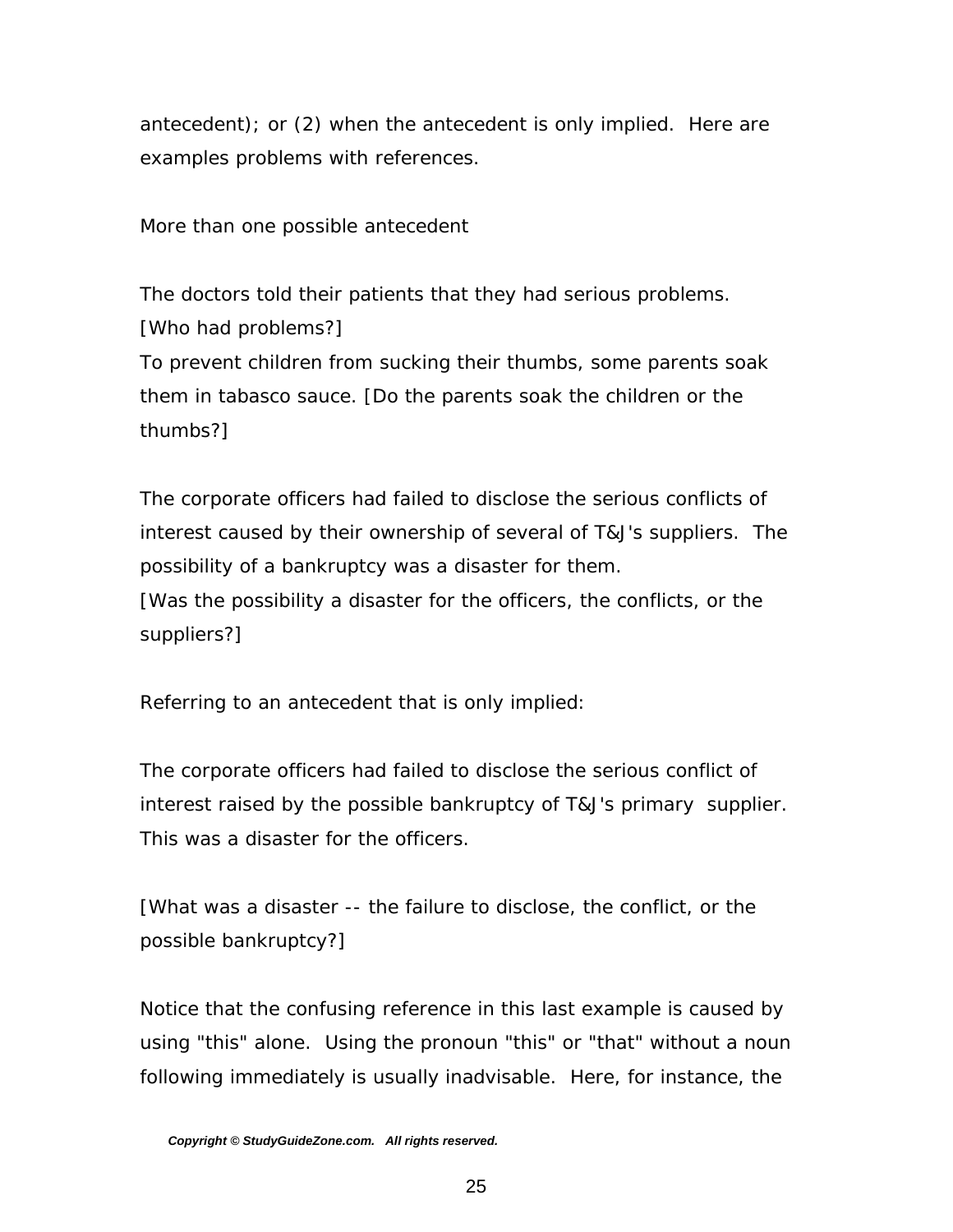<span id="page-25-0"></span>confusion could be resolved easily by adding the clarifying noun after "this":

The corporate officers had failed to disclose the serious conflict of interest raised by the possible bankruptcy of T&J's primary supplier. This failure was a disaster for the officers.

The three primary strategies for solving reference problems are: (1) repeating the antecedent (as in the prior example); (2) re-arranging the material to place the referent close to the antecedent; or (3) rearranging the material to eliminate the need for the referent. For instance, here is another possible solution to the reference problem above:

The possibility of a bankruptcy was a disaster for the corporate officers. They had failed to disclose the serious conflicts of interest caused by their ownership of several of T&J's suppliers.

# **Strategy 4: Problems With Agreement**

Here are the most common errors in agreement:

1. The following indefinite pronouns are singular and take a singular verb:

| anyone   | Anyone is welcome.            |
|----------|-------------------------------|
| each     | Each is an expert.            |
| either   | Either supports the argument. |
| everyone | Everyone has problems.        |
| neither  | Neither sings in tune.        |
|          |                               |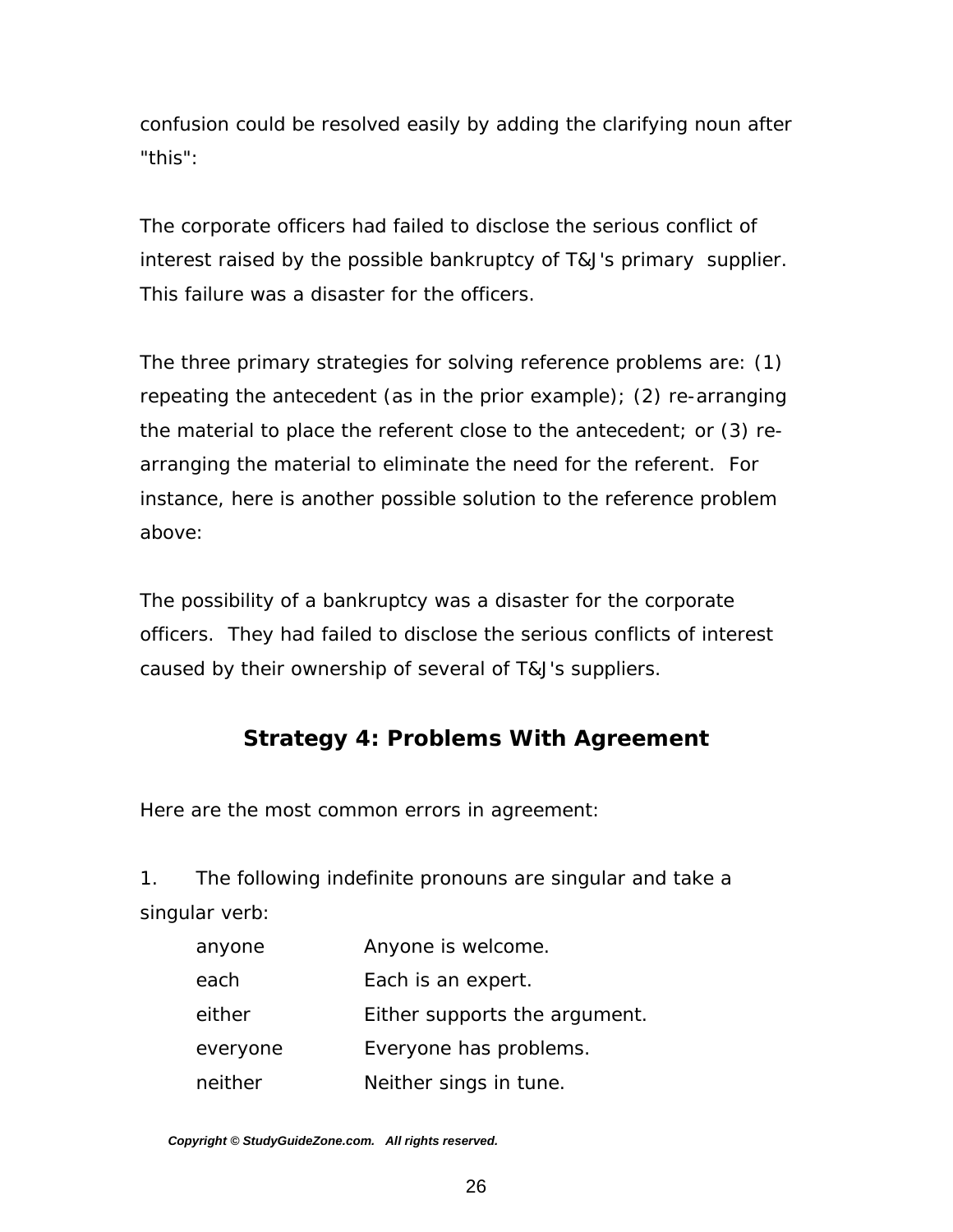The singular verb is correct even when the indefinite pronoun is followed by a prepositional phrase with a plural noun:

Each of these peaceful alternatives was [not "were"] ignored.

Either of the twins is [not "are"] available.

However, the following indefinite pronouns are either singular or plural, depending on the nouns or pronouns they refer to:

all any none some

For example:

All [singers] are permitted . . . .

All of the money is counted . . . .

None of them are satisfied . . . . None of the royalty was present . . . .

2. "The court" is a singular term, taking a singular pronoun:

The court overruled the traditional rule originally announced in December. It [not "They"] held that . . . .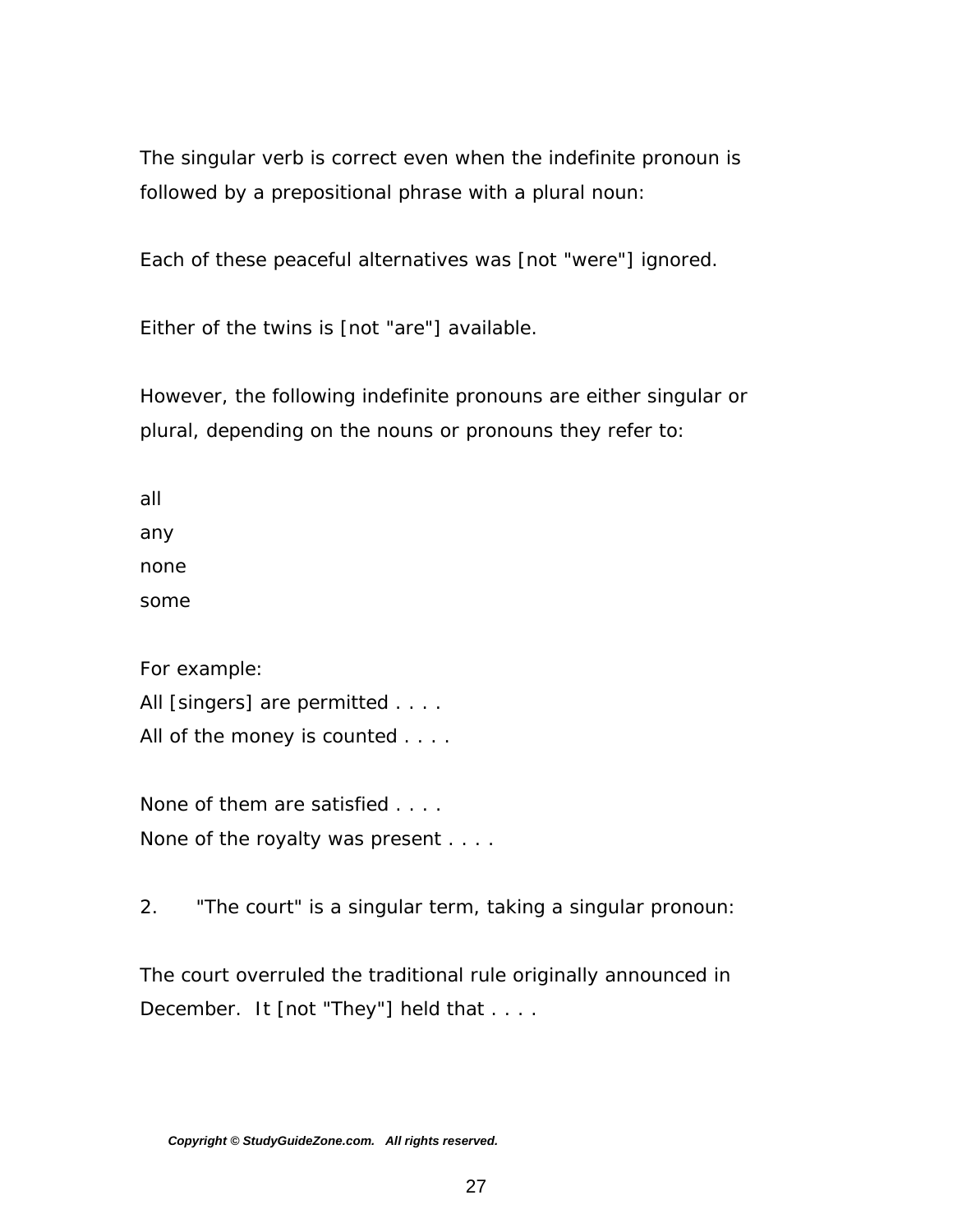3. This same kind of error can slip in when referring to any institution or business:

He said that he is very grateful to St. Catherine's Hospital. They treated him with respect.

The problem sometimes occurs because the writer is avoiding the awkwardness of attributing a human action to an "it." For instance, in the St. Catherine's example, the writer is probably avoiding "It treated him with respect." That problem can usually be solved by changing the antecedent to the humans who actually performed the action:

He said that he is very grateful to the staff at St. Catherine's Hospital. They treated him with respect.

4. Watch for both verb agreement and pronoun agreement when a singular subject is modified by a phrase or clause containing a plural noun:

The confidence of several families was [not were] attained.

Each of the groups agrees [not agree] to resolve the problem peacefully.

Every student who had already taken both courses is [not are] excused from this requirement.

5. Use a possessive pronoun before a gerund phrase. A gerund is an "ing" verb that serves as a noun. The gerund can stand alone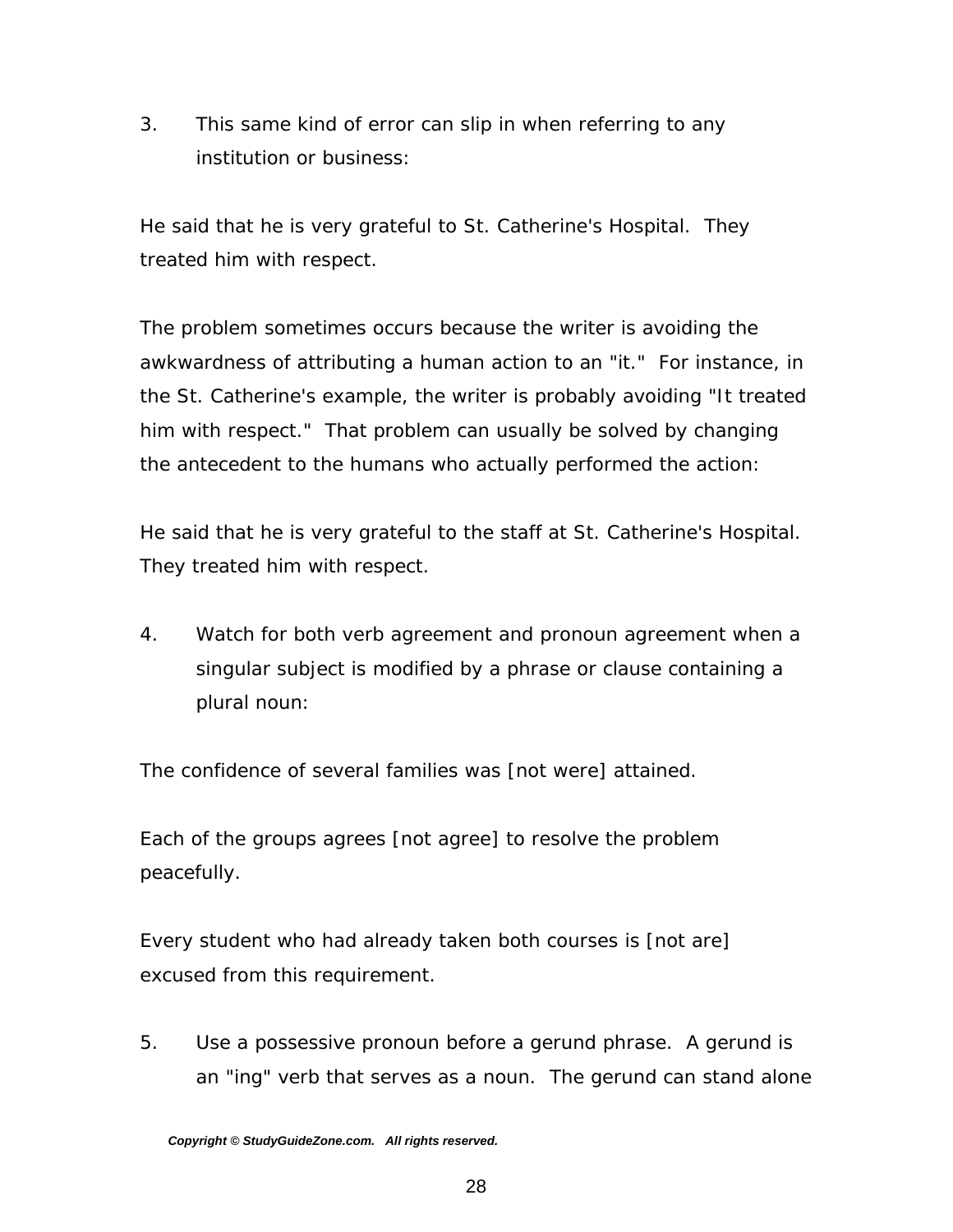<span id="page-28-0"></span>or can begin a gerund phrase, but either way, the word or phrase functions as a noun:

Running is good for you.

Coming to work late can result in disciplinary action.

Since a gerund or gerund phrase functions as a noun, it takes a possessive pronoun:

We'll go to their house for the party instead of their [not them] coming to ours.

# **Strategy 5: Lack of Parallelism**

Where possible, similar ideas should be expressed in a similar (parallel) structure and grammatical form. Parallelism makes for easier reading and clearer meanings. It also improves sentence rhythm and cuts down on verbiage.

Parallel structure:

Parallelism makes for easier reading and clearer meanings. "easier reading" and "clearer meanings" are parallel.

Non-parallel structure:

Problems occur when the business conceals relevant documents or by deluging the auditors with irrelevant documents.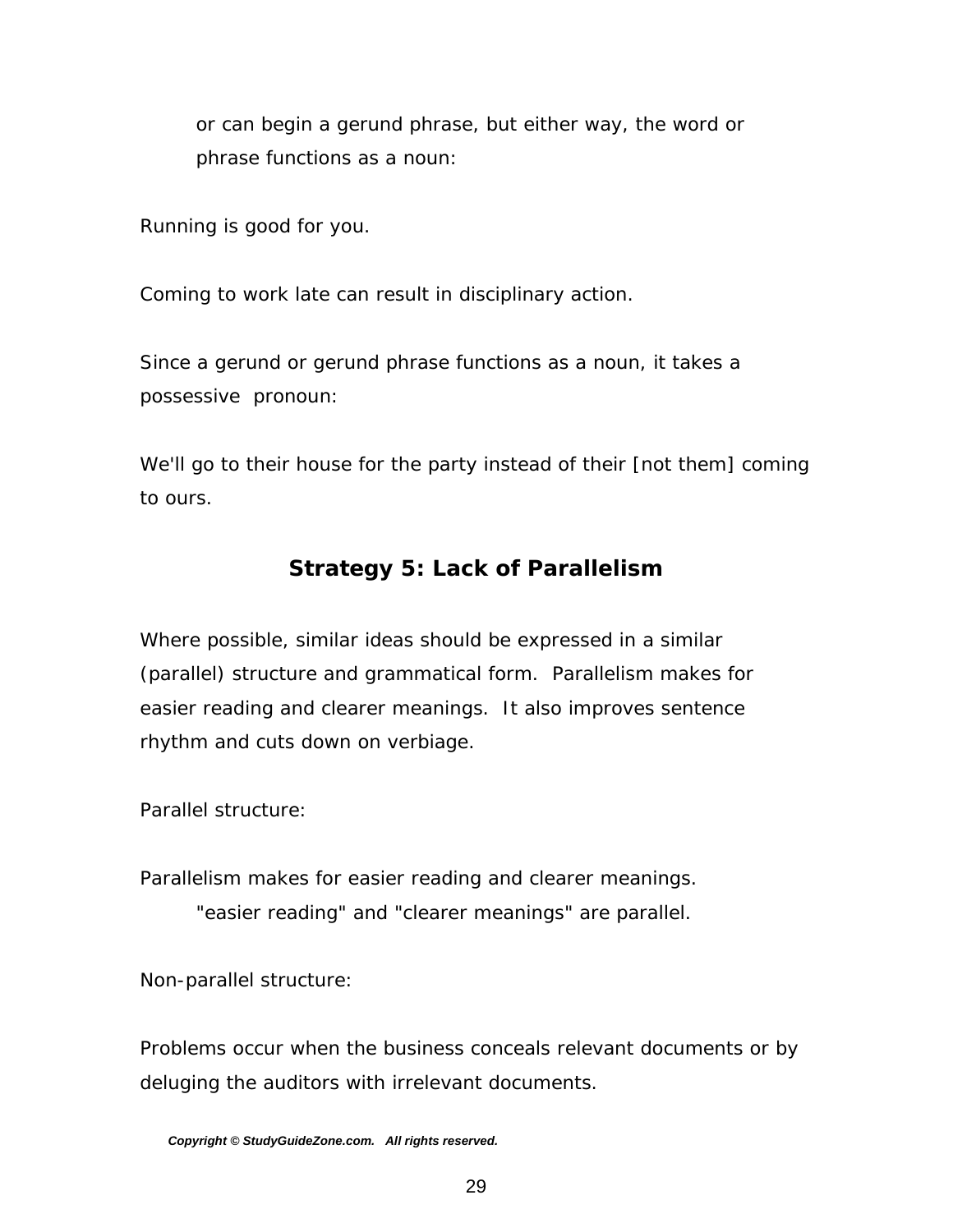<span id="page-29-0"></span>In the non-parallel example, the writer identifies two situations in which problems occur; however, the two situations are phrased in non-parallel structure. A parallel structure would be:

Problems occur when the business conceals relevant documents or when they deluge the auditors with irrelevant documents.

Now that the structure is parallel, extra words can go:

Problems occur when the business conceals relevant documents or deluge the auditors with irrelevant documents.

Parallel structure is especially important in a list.

When the new commander arrived at the post, he immediately posted a new list of orders: no leaves were to be granted, and no leniency was to be given.

# **Strategy 6: Miscellaneous Problems**

1. Use the subjective case for a pronoun that functions as the subject of an understood verb. The subjective case is the form the pronoun takes when used as the subject of the sentence ("I," "we," "they"). For example, consider these two sentences:

The corporation's president worked harder than me.

The corporation's president worked harder than I.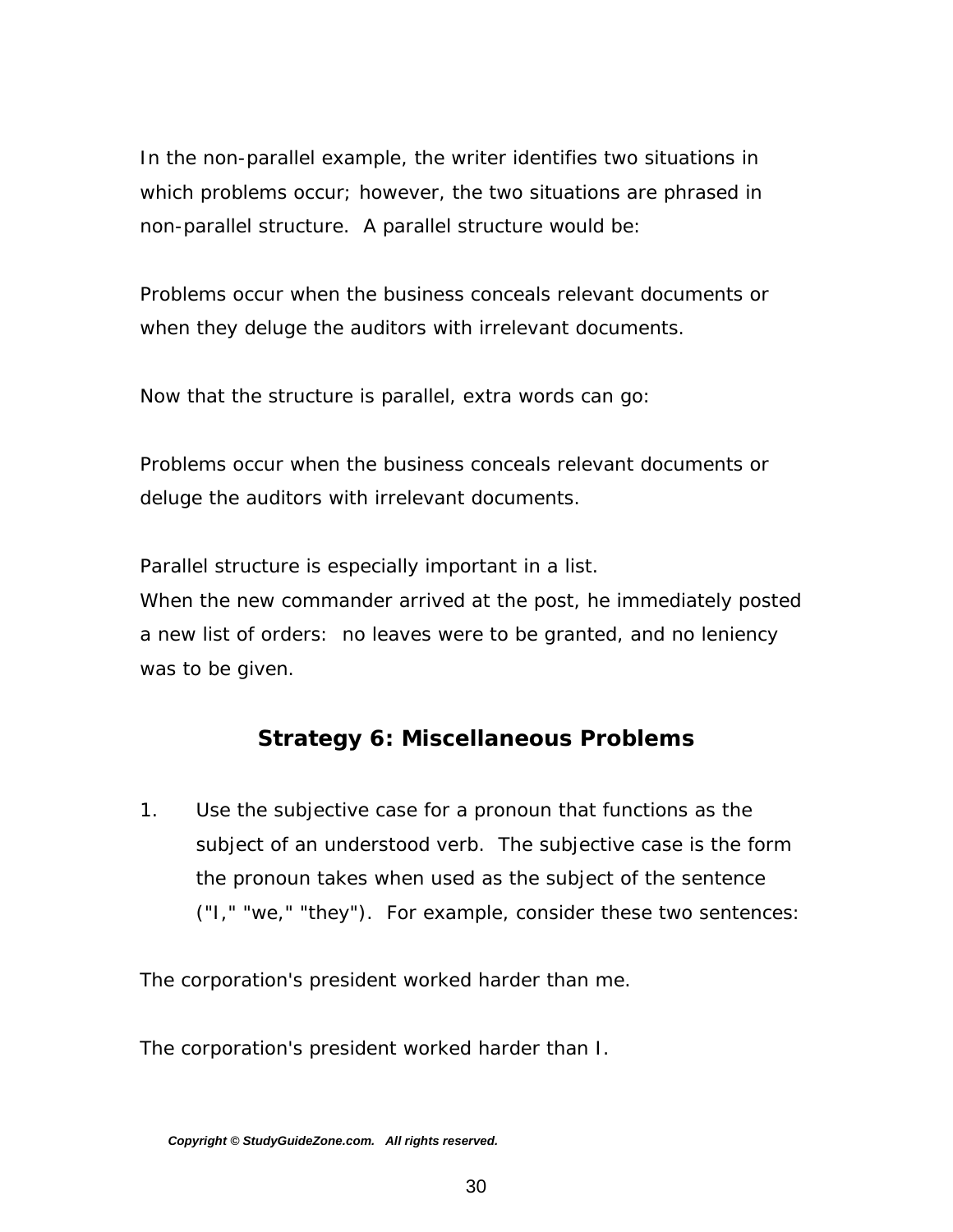Which is correct? The second version is correct, because "I" is the subject of an understood verb "worked." In other words, the sentence is actually a shortened version of "The corporation's president worked harder than I worked."

This is an easy mistake to make because the correct case may sound wrong. If so, the best solution is to add the understood verb or to rephrase the sentence completely to avoid the awkwardness.

2. Use the subjective case for a pronoun that functions as the complement of a subject. A pronoun is a subjective complement when it actually equals the subject of the sentence. For example, consider these two sentences:

The person least anxious after the test was her. The person least anxious after the test was she.

Which is correct? The second version is correct, because the pronoun in the predicate, "she," actually equals the subject, "the person least anxious after the test." In other words, the sentence is like an algebra equation: The person least anxious after the test  $=$  she. In a sentence like this one, the noun or pronoun in the predicate functions like the subject of the sentence. The sentence should read the same as if you turned it around:

She was the person least anxious after the test.

Once again, this is an easy mistake to make because the correct case may sound wrong. In spoken English we often hear "It's him," or "It's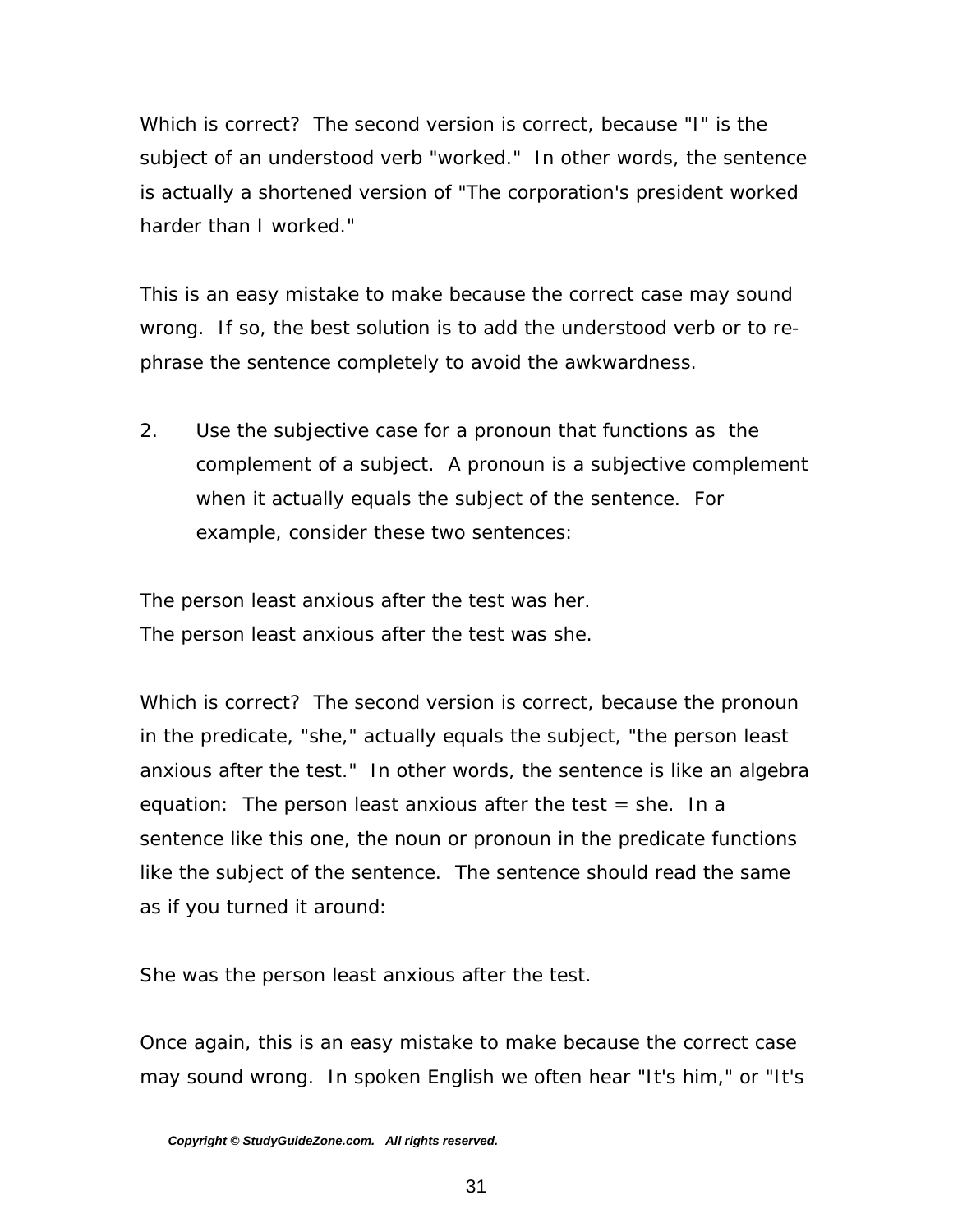me." Again, the best solution may be to reverse the sentence or to re-phrase the sentence completely to avoid the awkwardness.

3. Use "try to" and "sure to" rather than "try and" or "sure and."

Incorrect: Ms. Thompson wanted to try and finish the project by Friday.

Correct: Ms. Thompson wanted to try to finish the project by Friday.

Incorrect: Be sure and pick up the baby from daycare.

Correct: Be sure to pick up the baby from daycare.

This rule makes sense if you think about it. The proper function of the word "and" is to connect two different things. Thus, the "and" in the first sentence should mean that Ms. Thompson wanted to do two different things, but she didn't; she only wanted to do one thing – finish the project. The same is true for the third sentence. The "and" seems to tell the reader that the sentence is an instruction to do two different things, but it isn't. The reader is only to do one thing – pick up the baby.

4. "Hopefully" is an adverb that explains how someone does something, as in "She asked hopefully." Often "hopefully" is misused in this or a similar fashion: "Hopefully the storm will pass." This use actually asserts that the storm's passing will be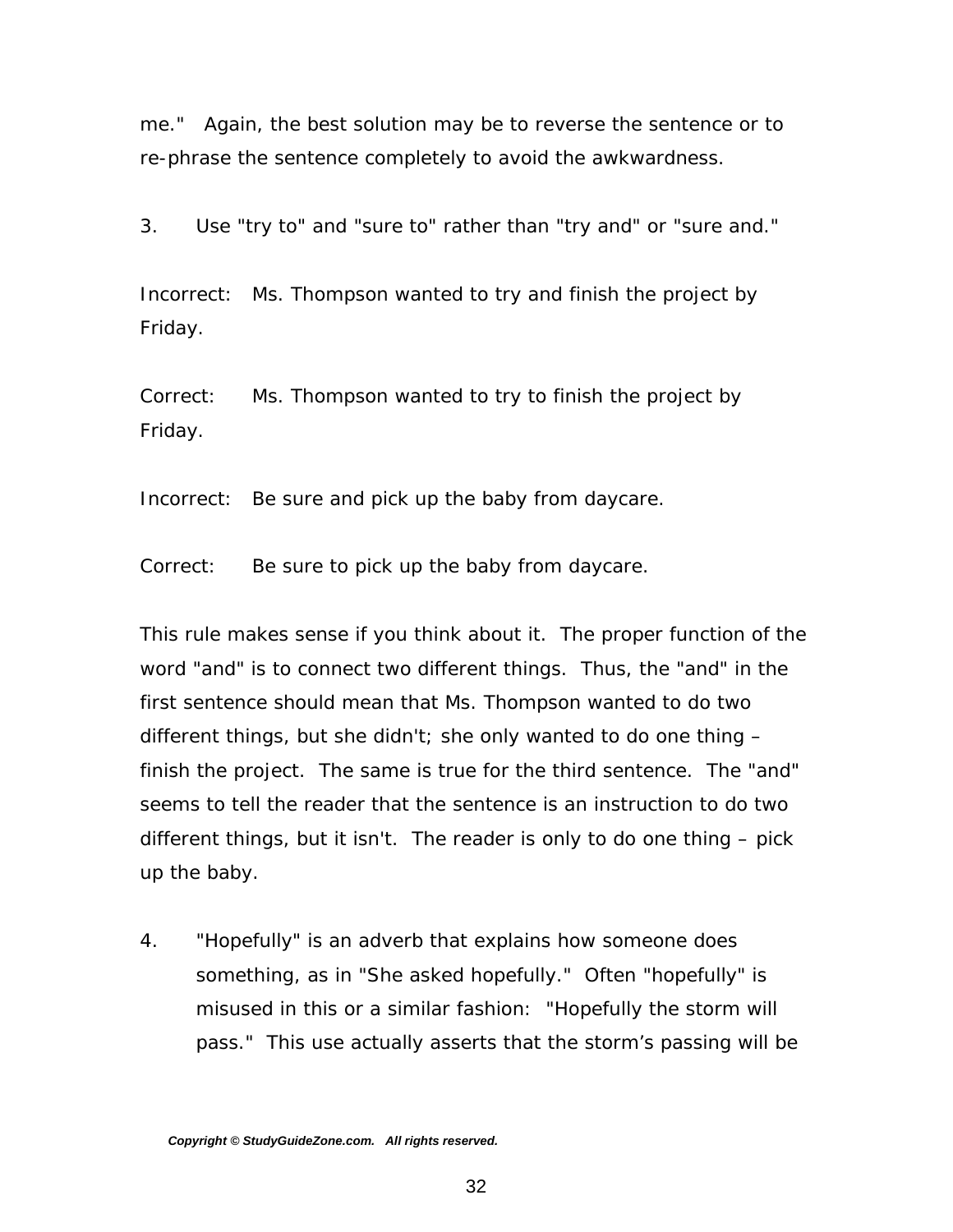full of hope. The writer actually means "I hope that the storm will pass."

5. Watch out for one more common error with adverbs: the difference between "I feel bad" and "I feel badly." In the first sentence, the writer is commenting on how she feels, either physically (perhaps she has the flu) or emotionally (perhaps she is sad). The first sentence is the proper use of "bad" as an adjective.

However, the second sentence uses "bad" in its form as an adverb. The writer is commenting on her ability to feel; perhaps her fingers are numb. Sometimes writers use the adverbial form "badly" when they mean "bad," perhaps believing that "badly" sounds more elevated.

6. Watch for errors in using "myself" instead of using "I" or "me." "Myself" is used as a reflective pronoun or as a device for emphasis.

Correct: I injured myself. used as a reflective pronoun

Correct: I will draft the interrogatory answers myself. used for emphasis

Each time "myself" is used, test the use by asking whether "I" or "me" could substitute for "myself." If so, using "myself" is incorrect.

Incorrect: Ms. Alpha and myself will meet you for lunch.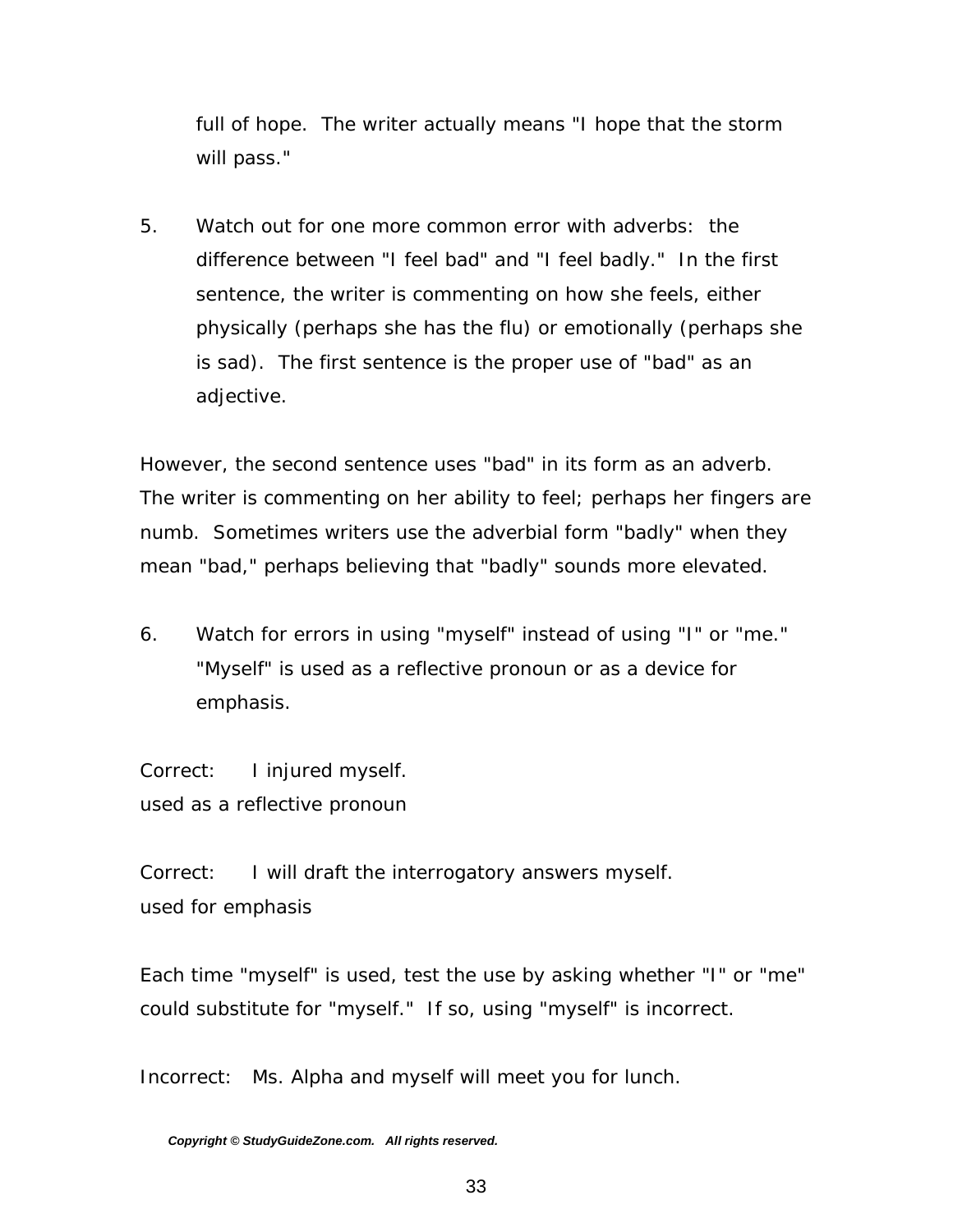Incorrect: If you have any questions about this demonstration, contact Mr. Jones or myself.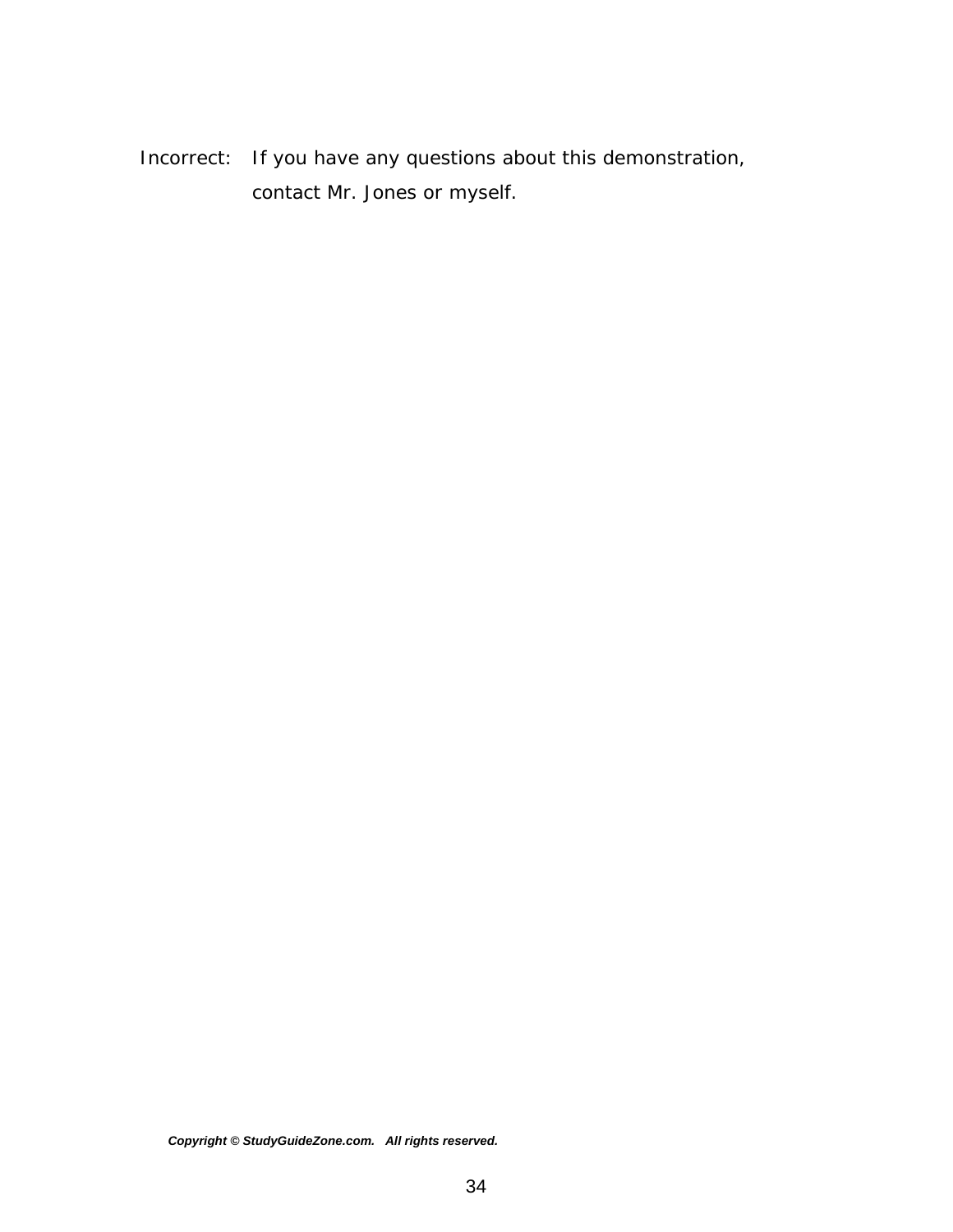# *Mathematics*

<span id="page-34-0"></span>The Mathematics test measures a test taker's ability to solve problems representing some of the key concepts in mathematics. Some problems will only test one concept, while others will involve multiple concepts integrated together in a single problem.

The problems will have few technical terms, aside from basics, such as area, perimeter, integer, and ratio, which are expected to be common mathematical knowledge. All figures shown will be drawn accurately and lie in a single plane, unless noted otherwise.

# **Number Types**

#### *Integers, Odd and Even Numbers, Prime Numbers, Digits*

- **Integers**…, -4, -3, -2, -1, 0, 1, 2, 3, 4, …
- **Consecutive Integers**: Integers that follow in sequence; for example, 22, 23, 24, 25. Consecutive Integers can be more generally represented by  $n, n + 1, n + 2, n + 3, ...$
- **Odd Numbers**…, -9, -7, -5, -3, -1, 1, 3, 5, 7, 9, …
- **Even Numbers**…, -8, -6, -4, -2, 0, 2, 4, 6, 8, … (Note: zero is an even number)
- **Prime Numbers**…, 2, 3, 4, 7, 11, 13, 17, 19, … (Note 1 is not a prime and 2 is the only even prime)
- **Digits:** 0, 1, 2, 3, 4, 5, 6, 7, 8, 9

# **Addition and Multiplication of Odd and Even Numbers**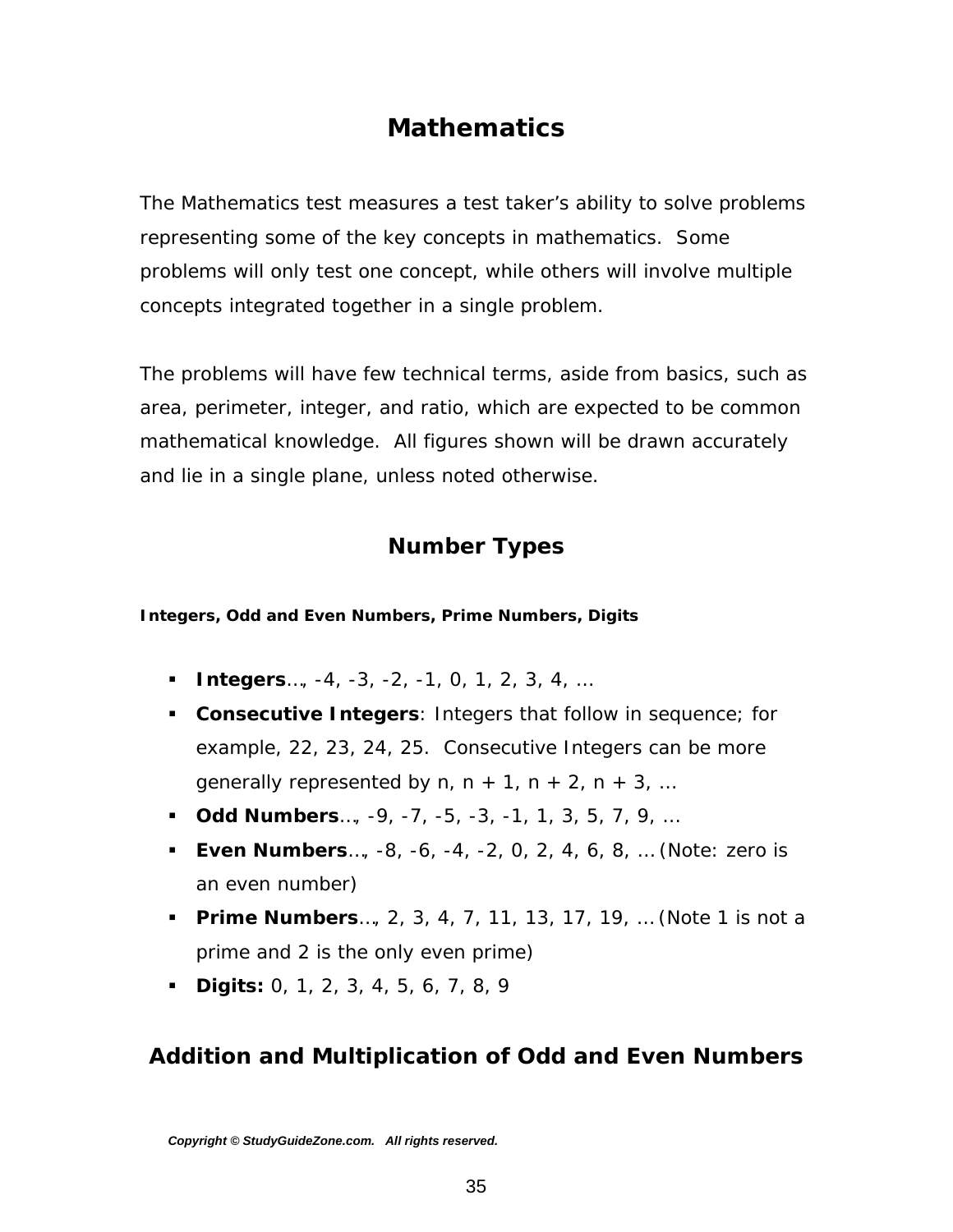<span id="page-35-0"></span>

| <b>Addition</b>      | <b>Multiplication</b>  |
|----------------------|------------------------|
| $even + even = even$ | even x even $=$ even   |
| $odd + odd = even$   | even $x$ odd = even    |
| $even + odd = odd$   | $odd \times odd = odd$ |

#### **Percent**

Percent means hundredths or number out of 100. For example, 40 percent means 40/100 or .40 or 2/5.

#### *Percent less than 100*

**Problem 1**: If the sales tax on a \$30 item is \$1.80, what is the sales tax rate?

**Solution**:  $$1.80 = n/100 \times $30$ 

 $n = 6$ , so 6% is the sale tax rate

*Percent Greater than 100* 

**Problem 2**: What number is 250% of 2?

**Solution**: n = 250/100 x 2  $n = 5$ , so 5 is the number

*Percent less than 1* 

**Problem 3**: 3 is 0.2 percent of what number?

**Solution**:  $3 = 0.2/100 \times n$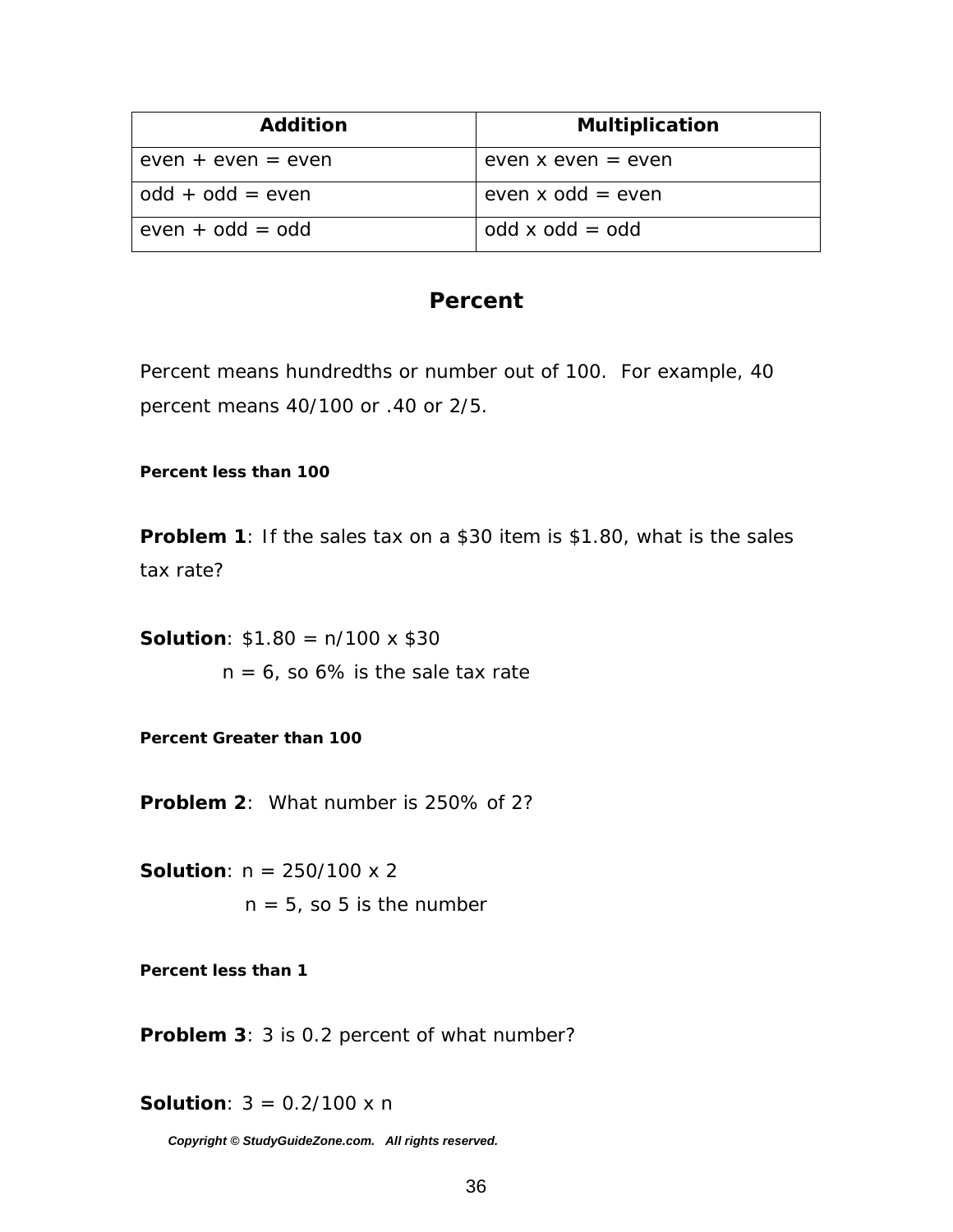<span id="page-36-0"></span>
$$
n = 1,500
$$
, so 1,500 is the number

#### *Percent Increase/Decrease*

**Problem 4**: If the price of a computer was decreased from \$1,000 to \$750, by what percent was the price decreased?

**Solution:** The price decrease is \$250. The percent decrease is the value of n in the equation  $250/1000 = n/100$ . The value of n is 25, so the price was decreased by 25%.

**Notes**: n% increase means increase/original = n/100;  $n\%$  decrease means decrease/original =  $n/100$ .

#### **Average**

An average is a statistic that is used to summarize data. The most common type of average is the *arithmetic mean.* The average (arithmetic mean) of a list of n numbers is equal to the sum of the numbers divided by n. For example, the mean of 2, 3, 5, 7, and 13 is equal to

 $2 + 3 + 5 + 7 + 13 / 5 = 6$ 

When the average of a list of n numbers is given, the sum of the numbers can be found. For example if the average of six numbers is 12, the sum of these six numbers is 12 x 6, or 72.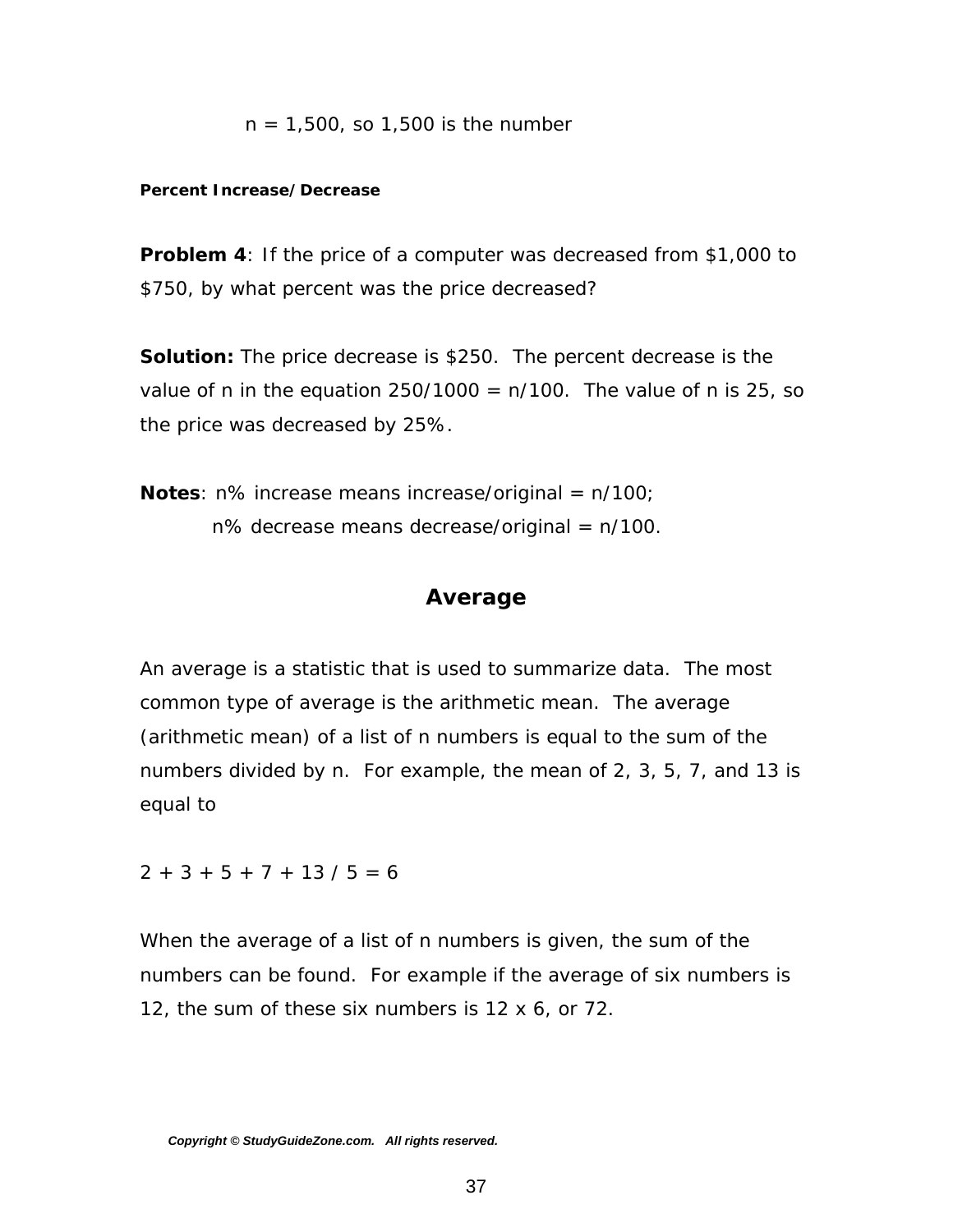<span id="page-37-0"></span>The *median* of a list of numbers is the number in the middle when the numbers are ordered from greatest to least or from least to greatest. For example, the median of 3, 8, 2, 6, and 9 is 6 because when the numbers are ordered, 2, 3, 6, 8, 9, the number in the middle is 6. When there is an even number of values, the median is the same as the mean of the two middle numbers. For example, the median of 6, 8, 9, 13, 14, and 16 is

$$
9 + 13 / 2 = 11
$$

The *mode* of a list of numbers is the number that occurs most often in the list. For example, 7 is the mode of 2, 7, 5, 8, 7, and 12. The numbers 10, 12, 14, 16, and 18 have no mode and the numbers 2, 4, 2, 8, 2, 4, 7, 4, 9, and 11 have two modes, 2 and 4.

Note: The mean, median, and mode can each be considered an average. On the test, the use of the word average refers the arithmetic mean and is indicated by "average (arithmetic mean)." The exception is when a question involves average speed (see problem 2 below). Questions involving the median and mode will have those terms stated as part of the question's text.

#### **Weighted Average**

**Problem 1**: In a group of 10 students, 7 are 13 years old and 3 are 17 years old. What is the average (arithmetic mean) age of these 10 students?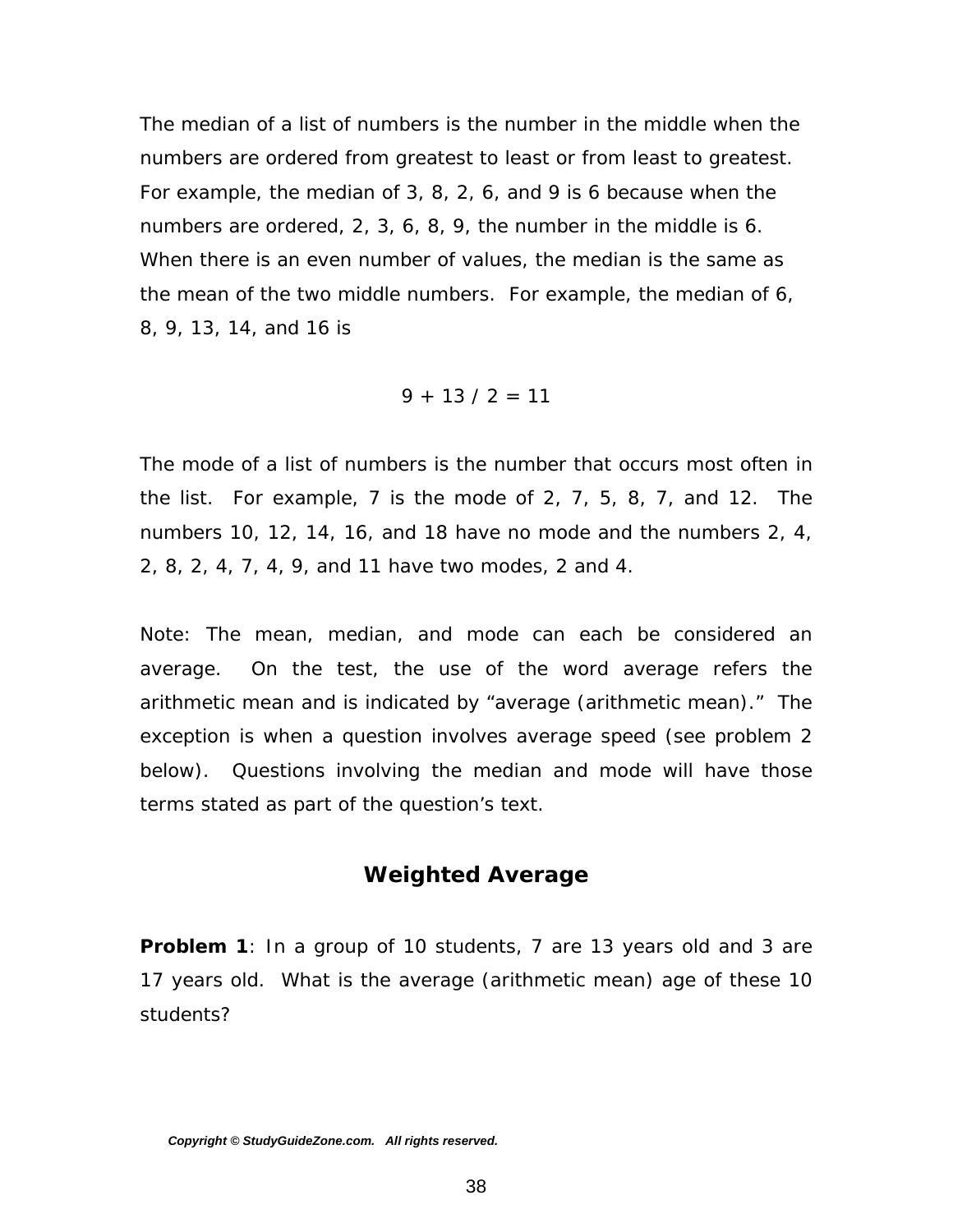<span id="page-38-0"></span>**Solution**: The solution is not the average of 13 and 17, which is 15. In this case the average is

$$
7(13) + 3(17) / 10 = 91 + 51 / 10 = 14.2
$$
 years

The expression "weighted average" comes from the fact that 13 gets a weight factor of 7, whereas 17 gets a weight factor of 3.

#### *Average Speed*

**Problem 2**: Jane traveled for 2 hours at a rate of 70 kilometers per hour and for 5 hours at a rate of 60 kilometers per hour. What was her average speed for the 7-hour time period?

**Solution**: In this situation, the average speed is:

Total Distance/Total Time

The total distance is  $2(70) + 5(60) = 440$  km. The total time is 7 hours. Thus the average speed was

 $440/7 = 626/7$  kilometers per hour.

Note: In this example the average speed is not the average of the two separate speeds, which would be 65.

#### **Properties of Signed Numbers**

positive x negative  $=$  negative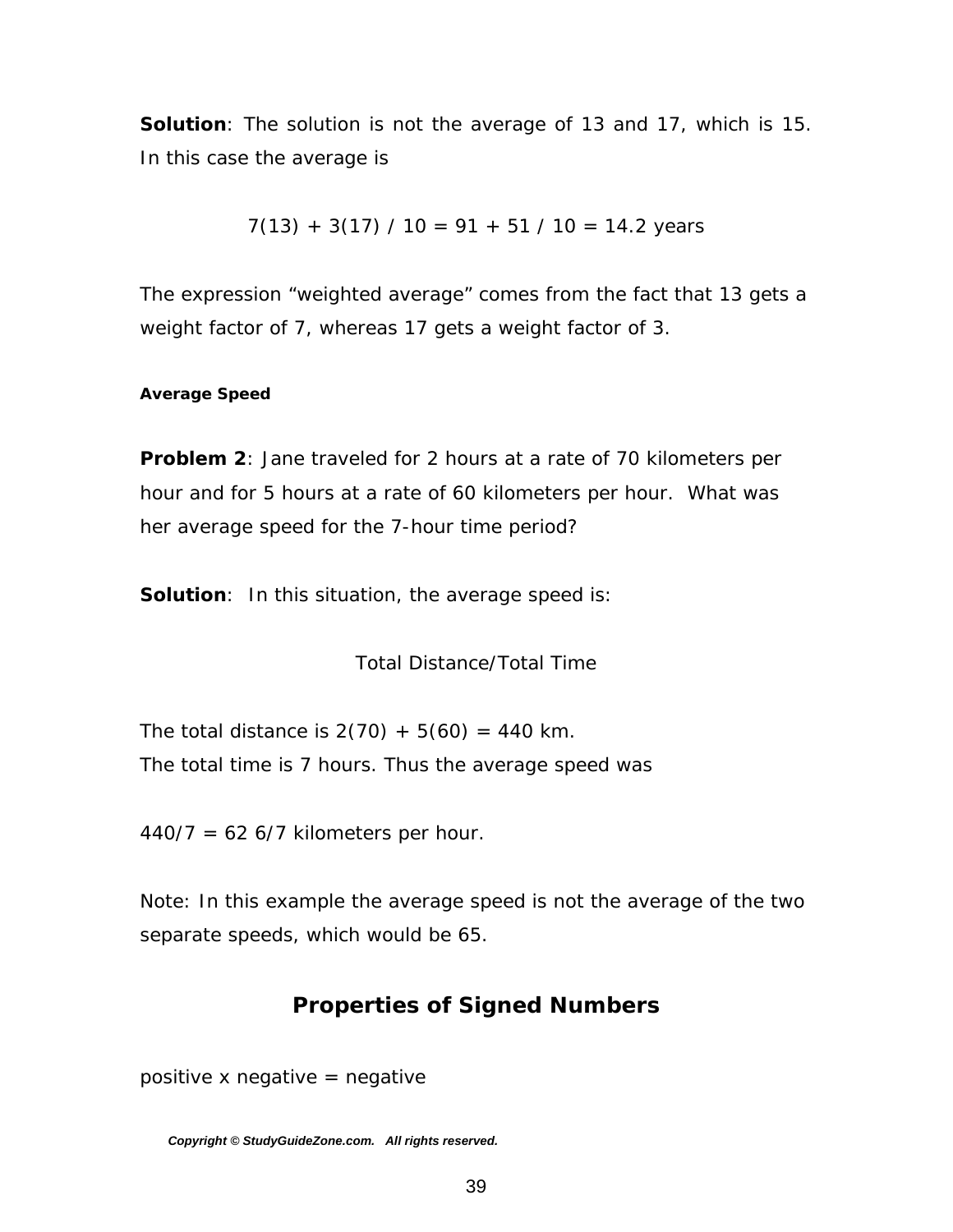<span id="page-39-0"></span>negative x negative = positive negative x positive  $=$  negative positive x positive  $=$  positive

# **Factoring**

You may need to apply these types of simple factoring:

 $x^2 + 2x = x(x + 2)$  $x^2 - 1 = (x + 1) (x - 1)$  $x^2 + 2x + 1 = (x + 1)(x + 1) = (x + 1)^2$  $x^2 - 3x - 4 = (x - 4)(x + 1)$ 

# **Probability**

Probability refers to the chance that a specific outcome can occur. It can be found by using the following definition when outcomes are equally likely.

# Number of ways that a specific outcome can occur Total number of possible outcomes

For example, if a jar contains 13 red marbles and 7 green marbles, the probability that a marble selected from the jar at random will be green is

$$
7 / 7 + 13 = 7/20 = or 0.35
$$

If a particular outcome can never occur, its probability is 0. If an outcome is certain to occur, its probability is 1. In general, if p is the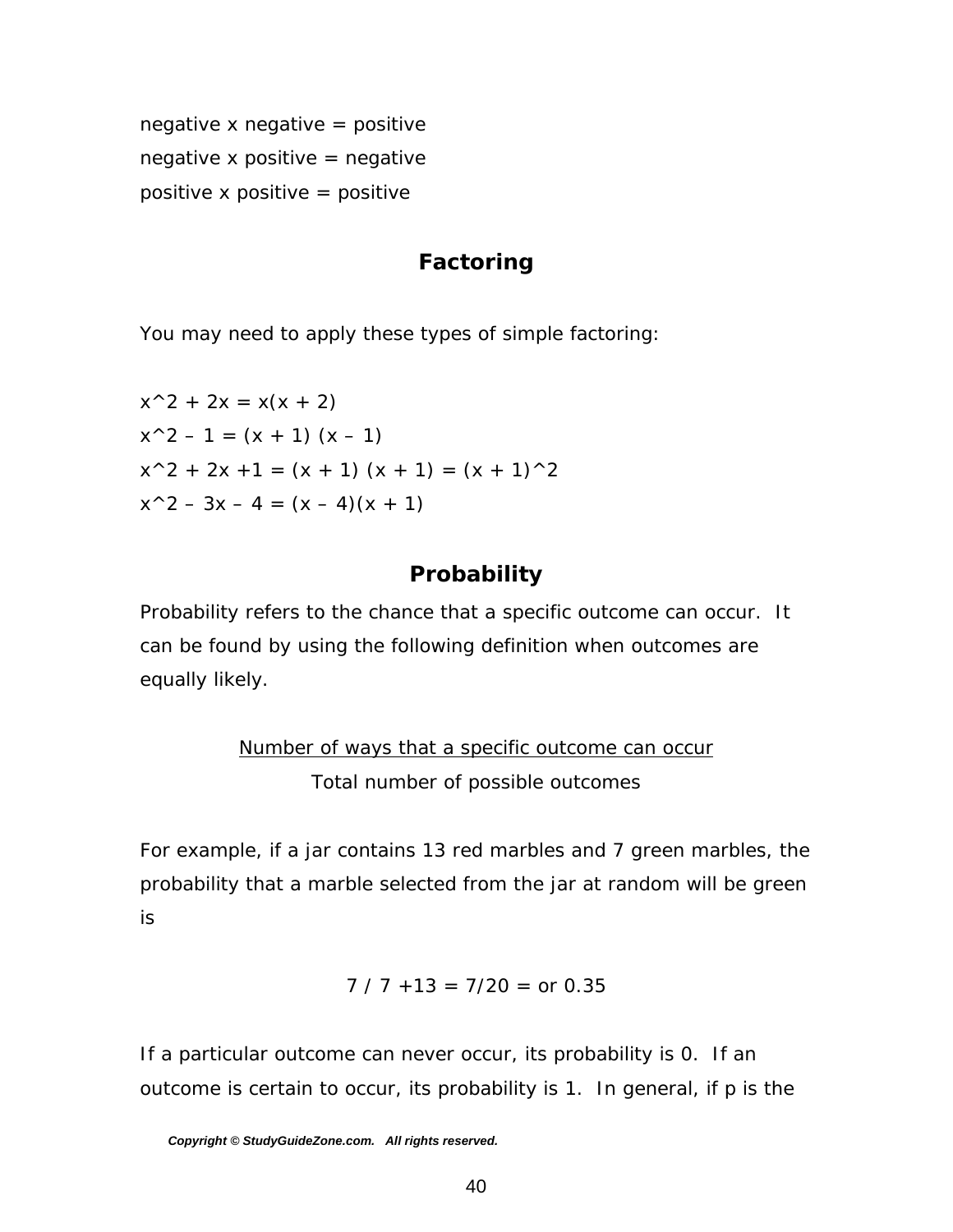<span id="page-40-0"></span>probability that a specific outcome will occur, values of p fall in the range  $0 \le p \le 1$ . Probability may be expressed as either a decimal or a fraction.

#### **Geometric Figures**

Figures that accompany problems are intended to provide information useful in solving the problems. They are drawn as accurately as possible EXCEPT when it is stated in a particular problem that the figure is not drawn to scale. In general, even when figure is not drawn to scale, the relative positions of points and angles may be assumed to be in the order shown. Also, line segments that extend through points and appear to lie on the same line may be assumed to be on the same line. The text "Note: Figure not drawn to scale." is included on the test when degree measures may not be accurately shown and specific lengths may not be drawn proportionally. The following examples illustrate the way different figures can be interpreted.

*Example 1* 



Since UY and VX are line segments, angels UWV and XWY are vertical angles. Therefore, you can conclude that  $c^{\circ} = d^{\circ}$ . Even though the figure is drawn to scale, you should NOT make any other assumptions without additional information. For example, you should NOT assume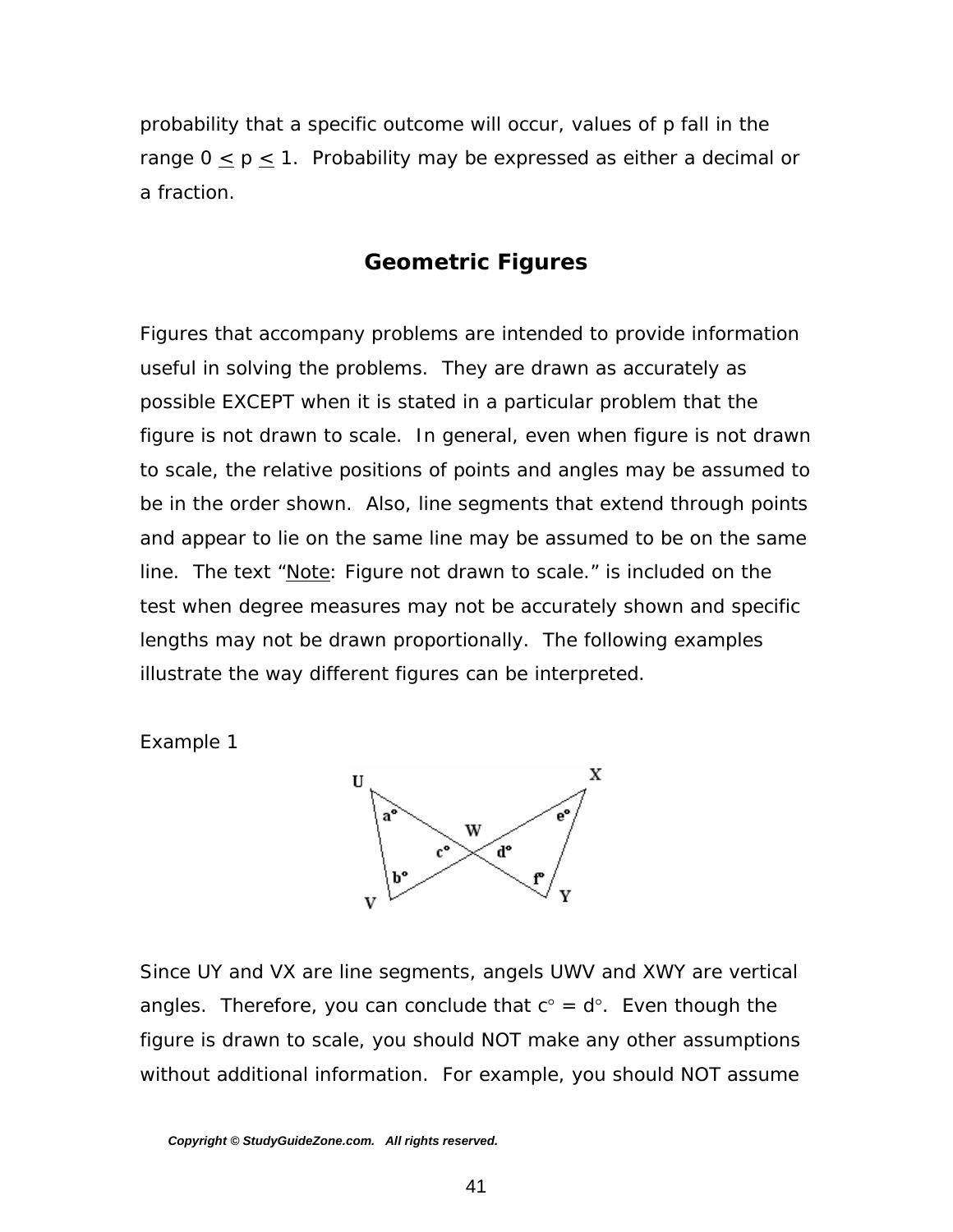that VW  $=$  WY or that the angle at vertex Y is a right angle even though they may look that way in the figure.

*Example 2* 



A question may refer to a triangle such as XWZ above. Although the note indicates that the figure is not drawn to scale, you may assume that:

- (1) XWY and YWZ are triangles.
- (2) Y is between X and Z.
- (3) X, Y, and Z are points on a line.
- (4) The length of XY is less than the length of XZ.
- (5) The measure of angle XWY is less than the measure of angle XWZ.

You may *not* assume the following:

- (1) The length of XY is less than the length of YZ.
- (2) The measures of angles WXY and WYX are equal.
- (3) The measure of angle XWY is greater than the measure of angle WYX.
- (4) Angle XWZ is a right angle.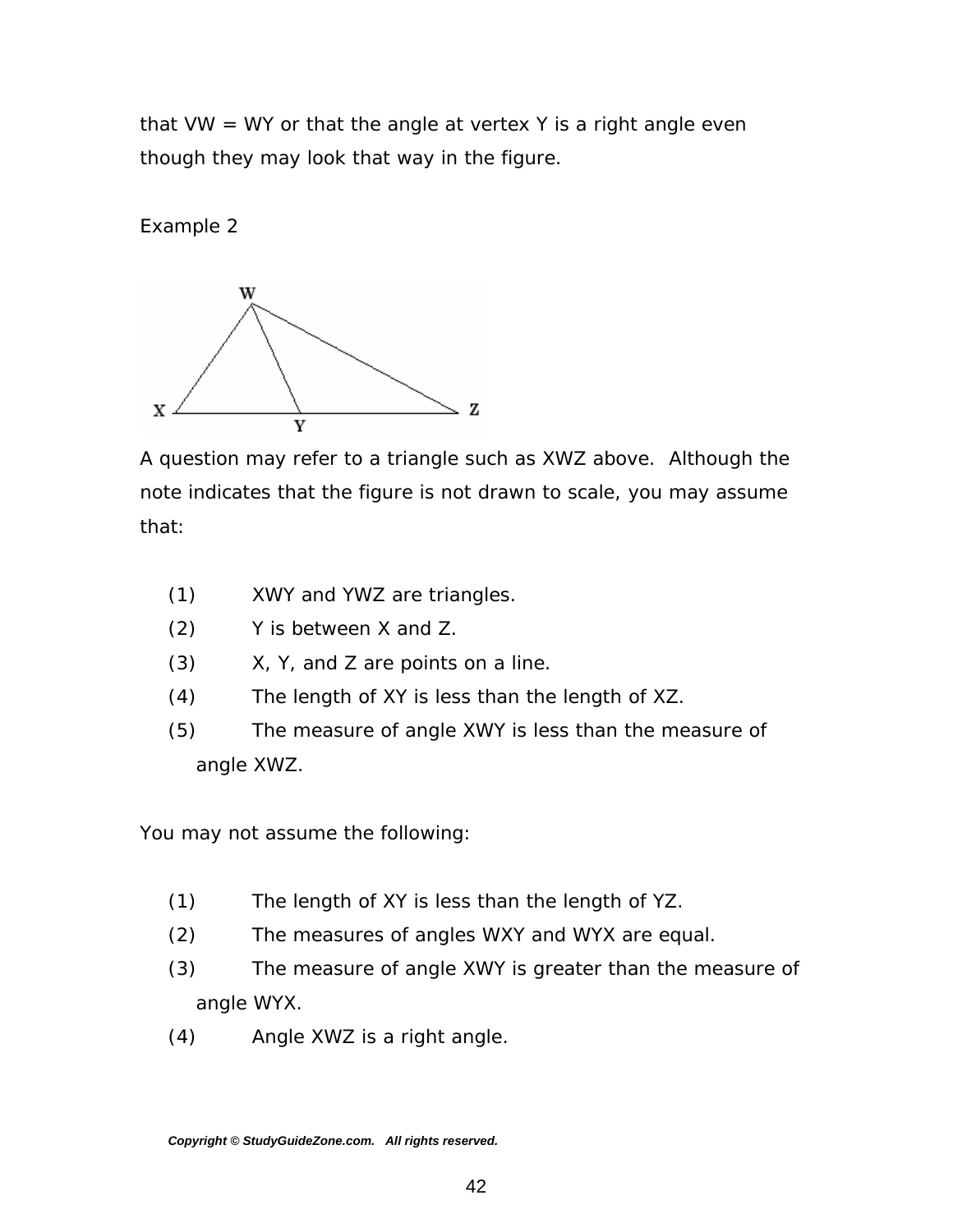#### **Geometric Skills and Concepts**

#### <span id="page-42-0"></span>*Properties of Parallel Lines*

1. If two parallel lines are cut by a third line, the alternate interior angles are equal.



2. If two parallel lines are cut by a third line, the corresponding angles are equal.



Note: Words like "alternate interior" or "corresponding" are generally not used on the test, but you do need to know which angles involving parallel lines are equal.

3. If two parallel lines are cut by a third line, the sum of the interior angles on the same side of the third line is 180 degrees.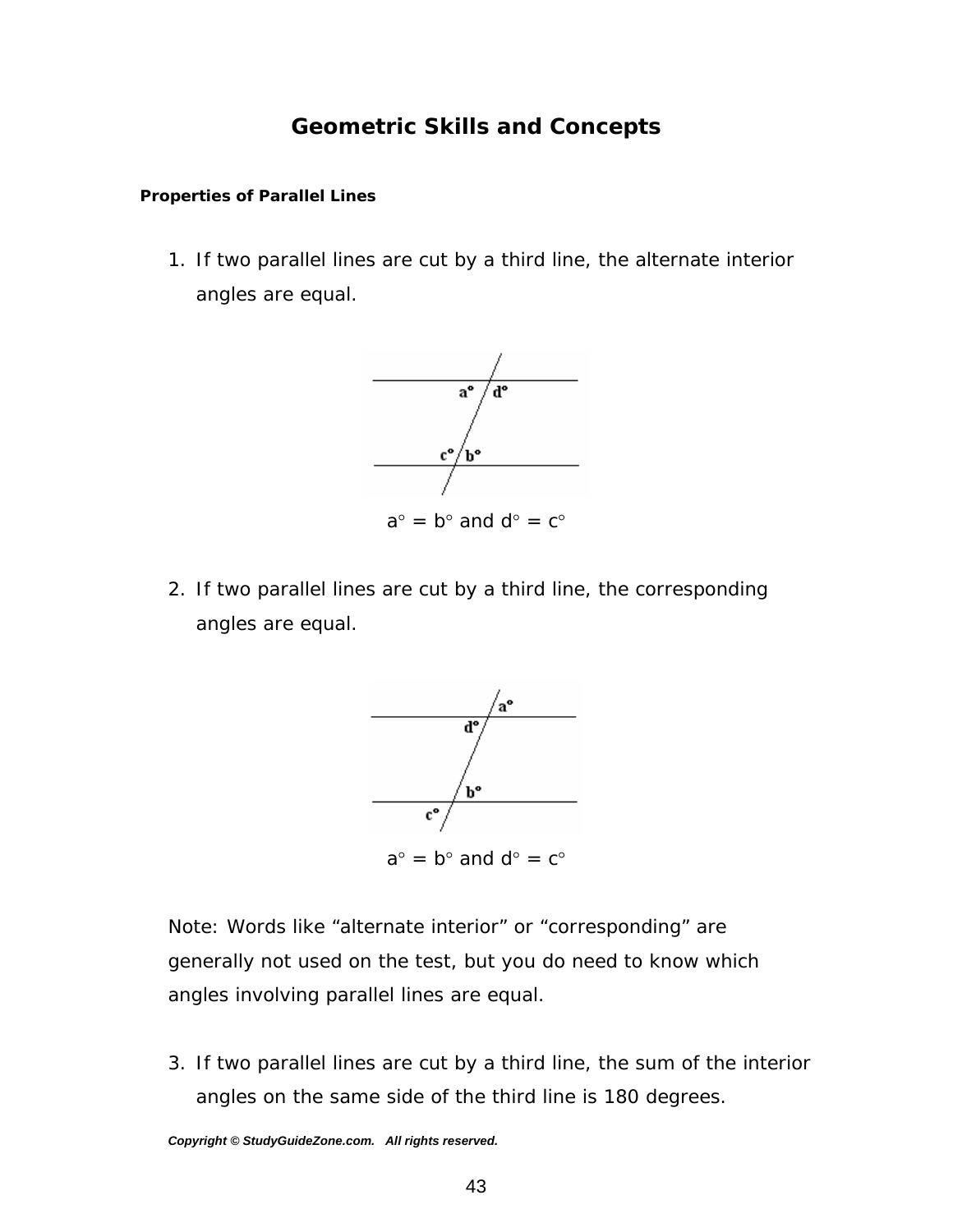

$$
a^{\circ} + b^{\circ} = 180^{\circ}
$$
, because  $a^{\circ} + c^{\circ} = 180^{\circ}$  and  $b^{\circ} = c^{\circ}$ 

#### <span id="page-43-0"></span>*Angle Relationships*

1. The sum of the interior angles of a triangle is 180 degrees.



 $a^{\circ}$  = 70° (Because 70° + 40° +  $a^{\circ}$  = 180°.)

2. When two lines intersect, vertical angles are equal.



3. A straight angle measures 180 degrees.



$$
a^{\circ} = 60
$$
 (Because  $a^{\circ} + 120^{\circ} = 180^{\circ}$ .)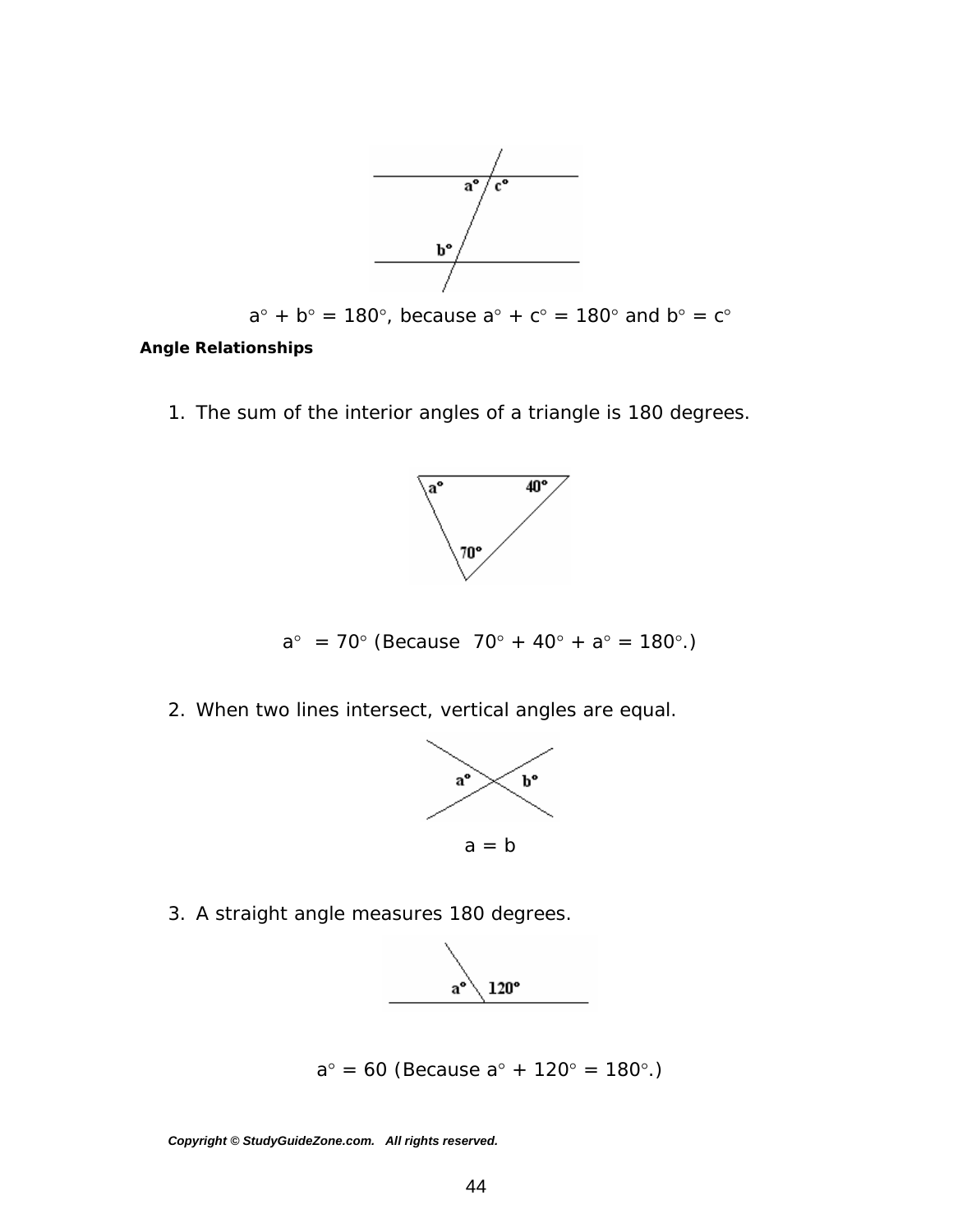<span id="page-44-0"></span>4. The sum of the two acute angles in a right triangle is 90 degrees.



```
x = 15 (Because 2x + 4x = 90.)
```
5. The sum of the interior angles of a polygon can be found by drawing all diagonals of the polygon from one vertex and multiplying the number of triangles formed by 180 degrees.



Since the polygon is divided into 3 triangles, the sum of the angles is 3 x 180° or 540°.

#### *Side Relationships*

1. Pythagorean Theorem: In any right triangle,  $a^2 + b^2 = c^2$ , where c is the length of the longest side and a and b are the lengths of the two shorter sides.



(By the Pythagorean Theorem,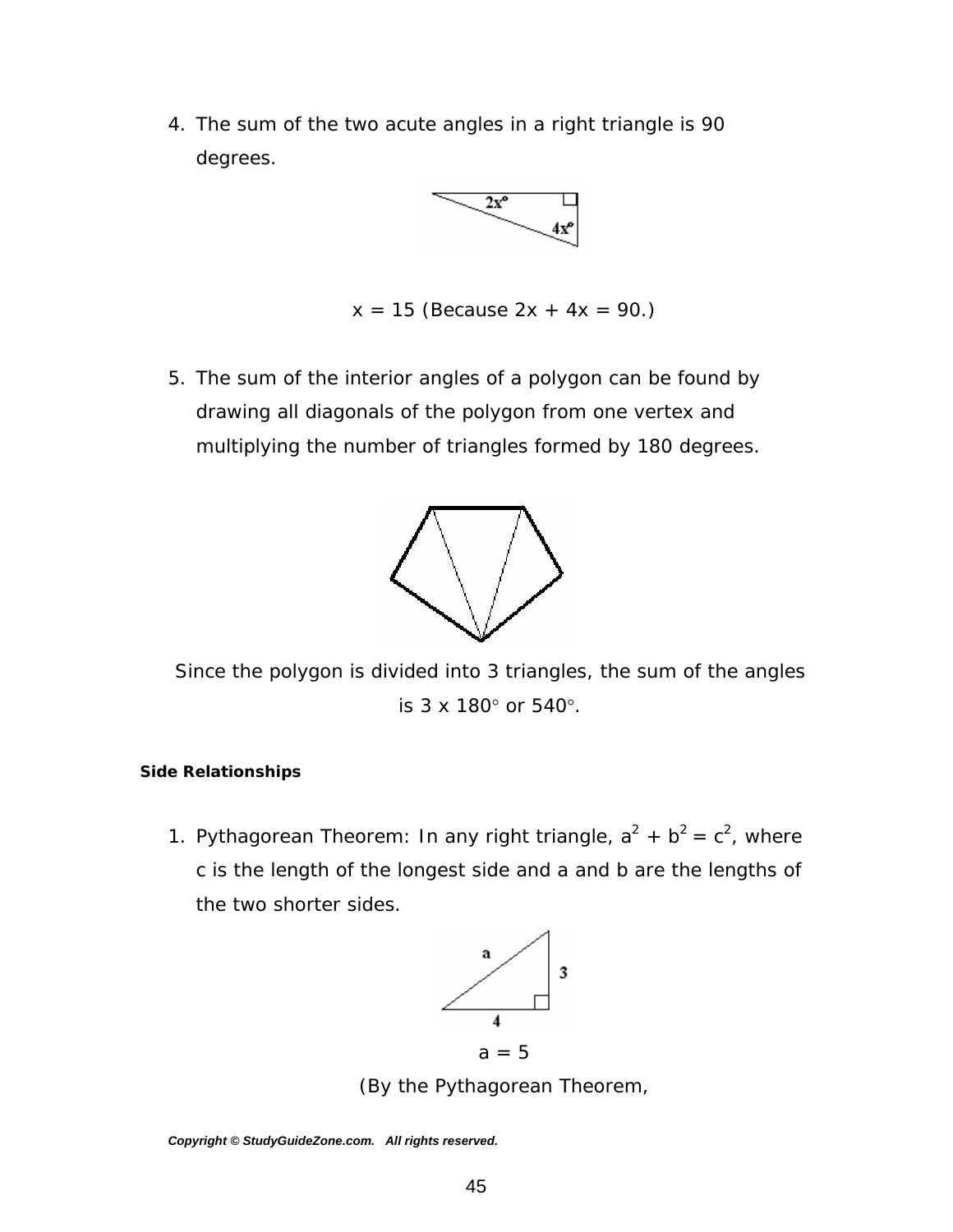$$
a2 = 32 + 42
$$
  

$$
a2 = 9 = 16
$$
  

$$
a2 = 25
$$
  
a = square root of 25 = 5

2. In any equilateral triangle, all sides are equal and all angles are equal.



(Because the measure of the unmarked angle is 60°, the measure of all angles of the triangle are equal, and therefore, the lengths of all sides of the triangle are equal.)

3. In an isosceles triangle, the angles opposite equal sides are equal. Also the sides opposite equal angles are equal.



If  $A = B$ , then  $a^{\circ} = b^{\circ}$ . Also, if  $a^{\circ} = b^{\circ}$ , then  $A = B$ .

4. In any triangle, the longest side is opposite the largest angle ( and the shortest side is opposite the smallest angle.)

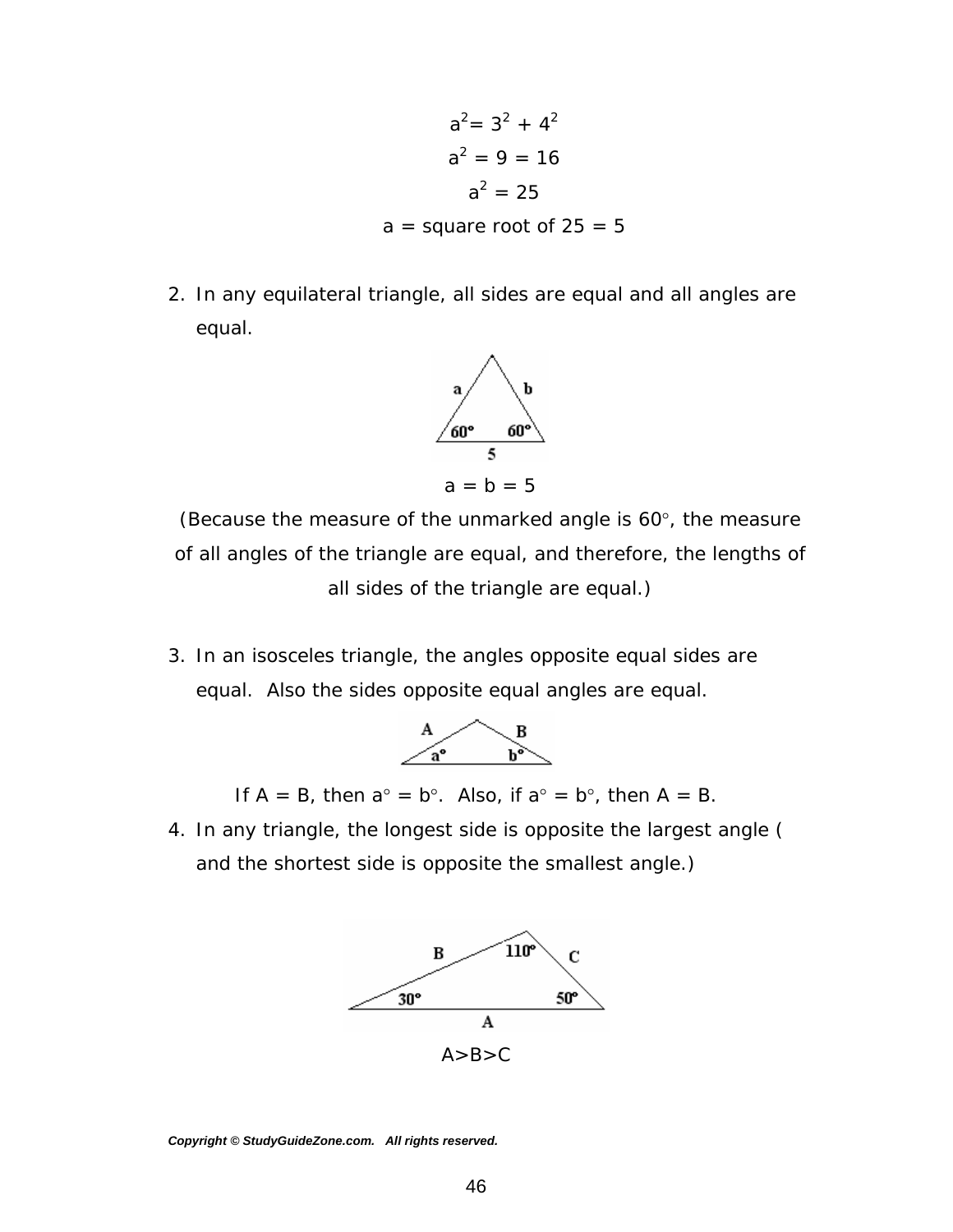<span id="page-46-0"></span>5. Two polygons are *similar* if the lengths of their corresponding sides are in the same ratio and their corresponding angles are equal.



If polygons ABCD and EFGH are similar, and if BC and FG are corresponding sides, then  $BC = 3$  and  $FG = 2$ .

Therefore, the ratio is 3:2 and since  $AB = 6$ ,  $EF = 4$ 

#### **Area and Perimeter**

#### *Rectangles*

Area of a rectangle = length x width =  $1 \times w$ Perimeter of a rectangle =  $2(l + w) = 2l \times 2w$ 



Area =  $5x$  X  $8x = 40x^2$ Perimeter =  $2(5x + 8x) = 10x + 16x = 26x$ 

*Circles*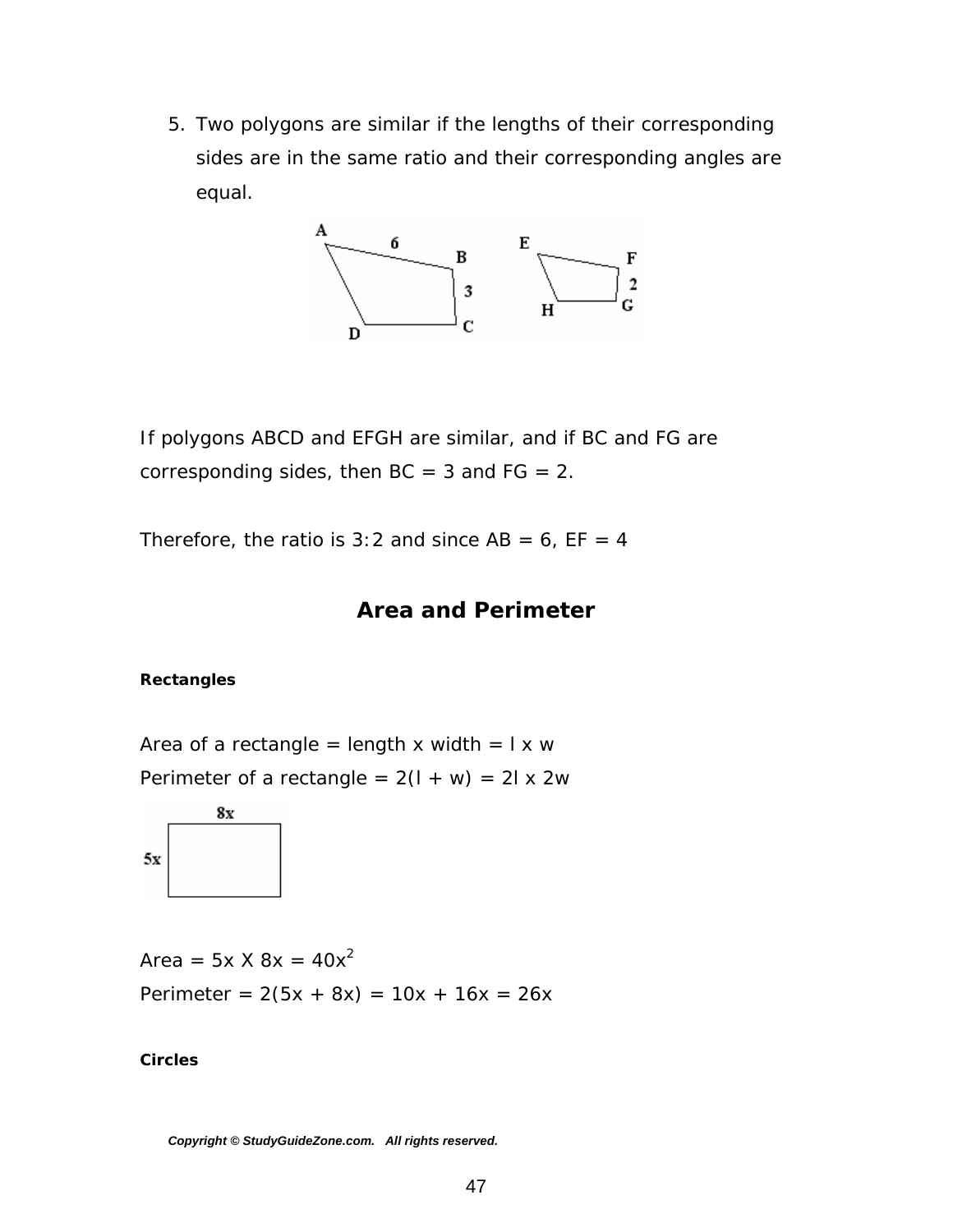<span id="page-47-0"></span>Area of a circle =  $\Pi r^2$  (where r is the radius) Circumference of a circle =  $2\Pi r = \Pi d$  (where d is the diameter)



Area =  $\Pi 2^2 = 4\Pi$ Circumference = 2Π2 = 4Π

#### *Triangles*

Area of a triangle =  $\frac{1}{2}$  (base X height) Perimenter = Sum of lengths



Area =  $\frac{1}{2}$  (4 X 3) = 6 Perimeter =  $5 + 4 + 3 = 12$ 

#### **Volume**

Volume of a rectangular solid or cube = length X width X height =  $IX$ w X h



Volume =  $3 X 2 X 4 = 24$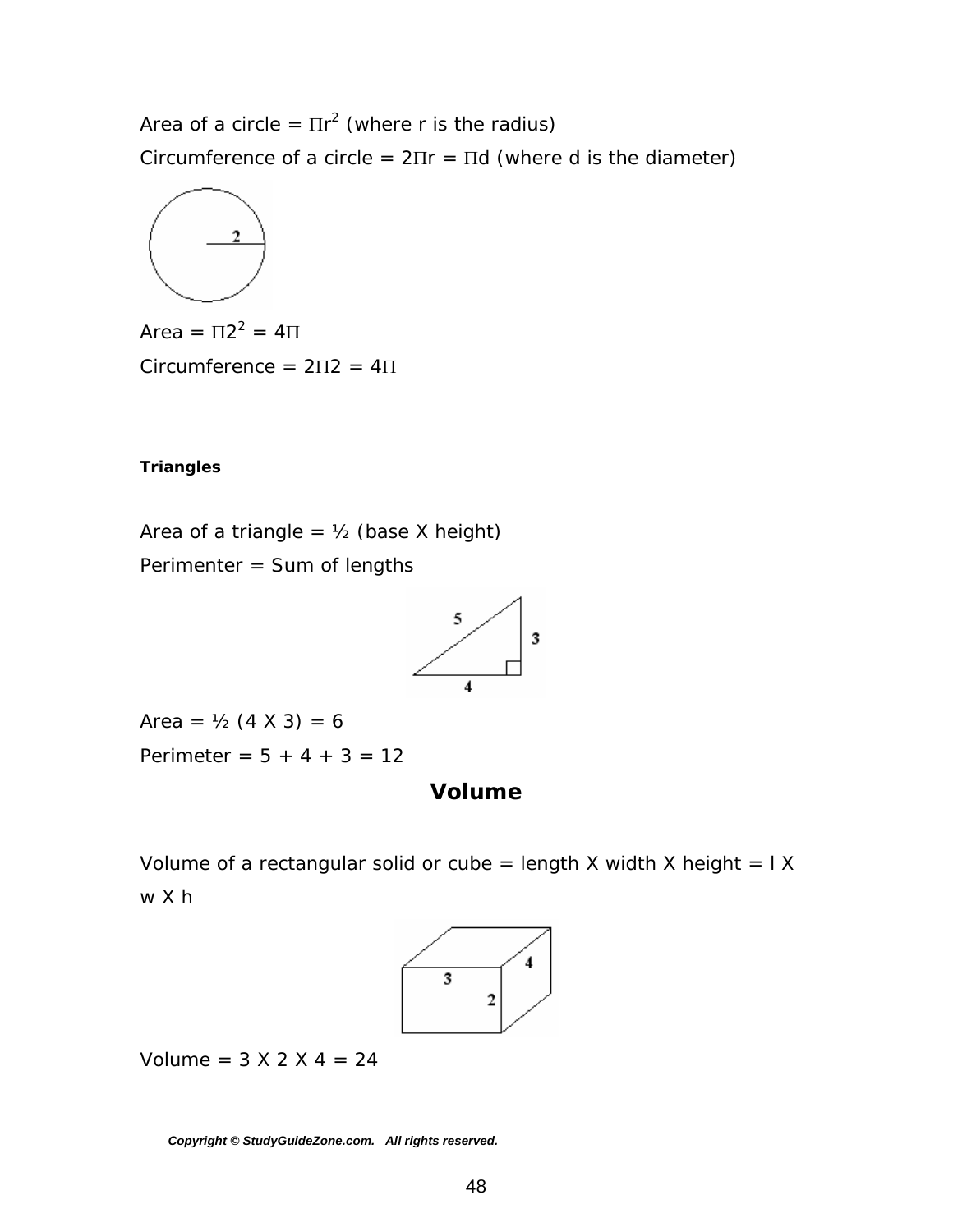<span id="page-48-0"></span>Volume of a cylinder =  $\text{Tr}^2 h$  (where r is the radius of the base and h is the height of the cylinder)



Volume =  $\Pi$  X 4<sup>2</sup> X 7 =  $\Pi$  X 16 X 7 = 112 $\Pi$ 

#### **Coordinate Geometry**



In questions that involve the x and y axes, x values to the right of the y axis are positive and x values to the left of the y axis are negative. Also, y values above the x axis are positive and y values below the x axis are negative. In an  $(x, y)$  ordered pair, the x value is written first, and the y value is written second. For example, in the ordered pair (1,-2), the x coordinate is 1 and the y coordinate is -2.

Slope of a line = rise/run or vertical distance/horizontal distance.



*Copyright © StudyGuideZone.com. All rights reserved.*